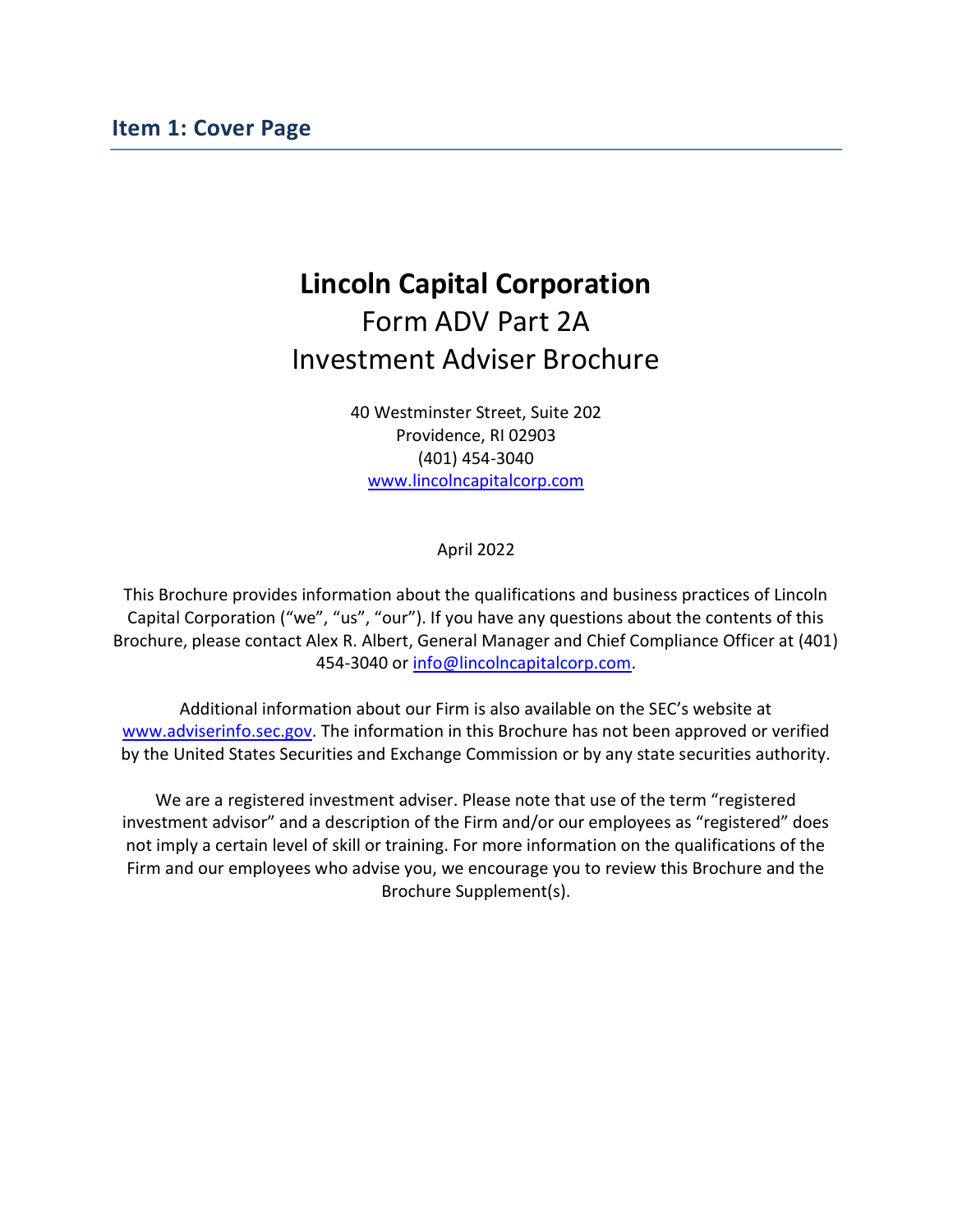### Item 2: Summary of Material Changes

#### Annual Update

In this Item of Lincoln Capital Corporation's (Lincoln Capital or the Firm) Form ADV 2, the Firm is required to discuss any material changes that have been made to Form ADV since the last Annual Amendment, dated March 14, 2022.

#### Material Changes since the Last Update

Since the last Annual Amendment filing, we have increased our minimum relationship size to \$500,000.

#### Full Brochure Available

Lincoln Capital's Form ADV may be requested at any time, without charge by contacting Alex R. Albert, General Manager and Chief Compliance Officer at (401) 454-3040 or info@lincolncapitalcorp.com.

Additional information about our Firm is also available on the SEC's website at www.adviserinfo.sec.gov. The information in this Brochure has not been approved or verified by the United States Securities and Exchange Commission or by any state securities authority.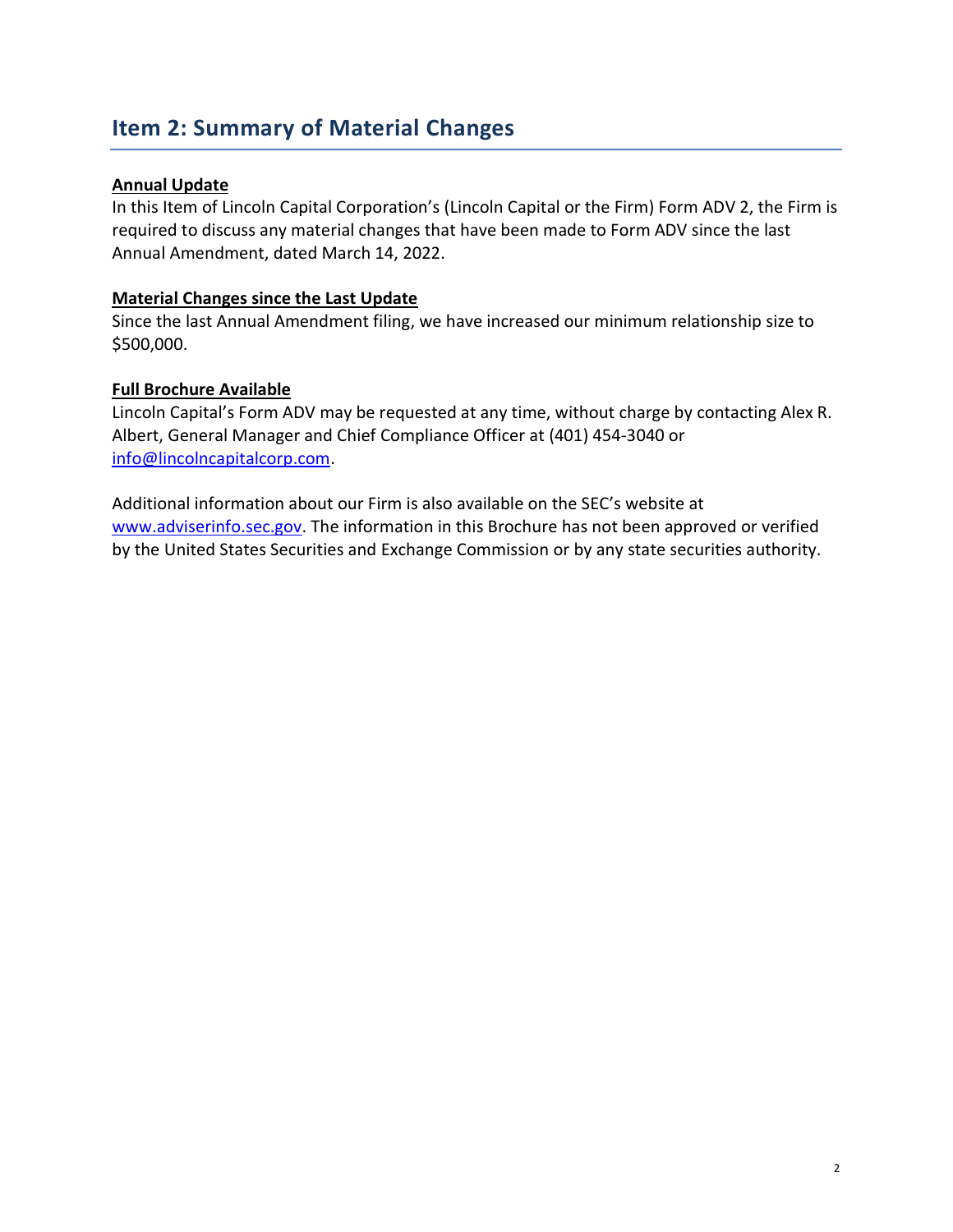# Item 3: Table of Contents

| Item 11: Code of Ethics, Participation or Interest in Client Transactions and Personal Trading . 14 |
|-----------------------------------------------------------------------------------------------------|
|                                                                                                     |
|                                                                                                     |
|                                                                                                     |
|                                                                                                     |
|                                                                                                     |
|                                                                                                     |
|                                                                                                     |
|                                                                                                     |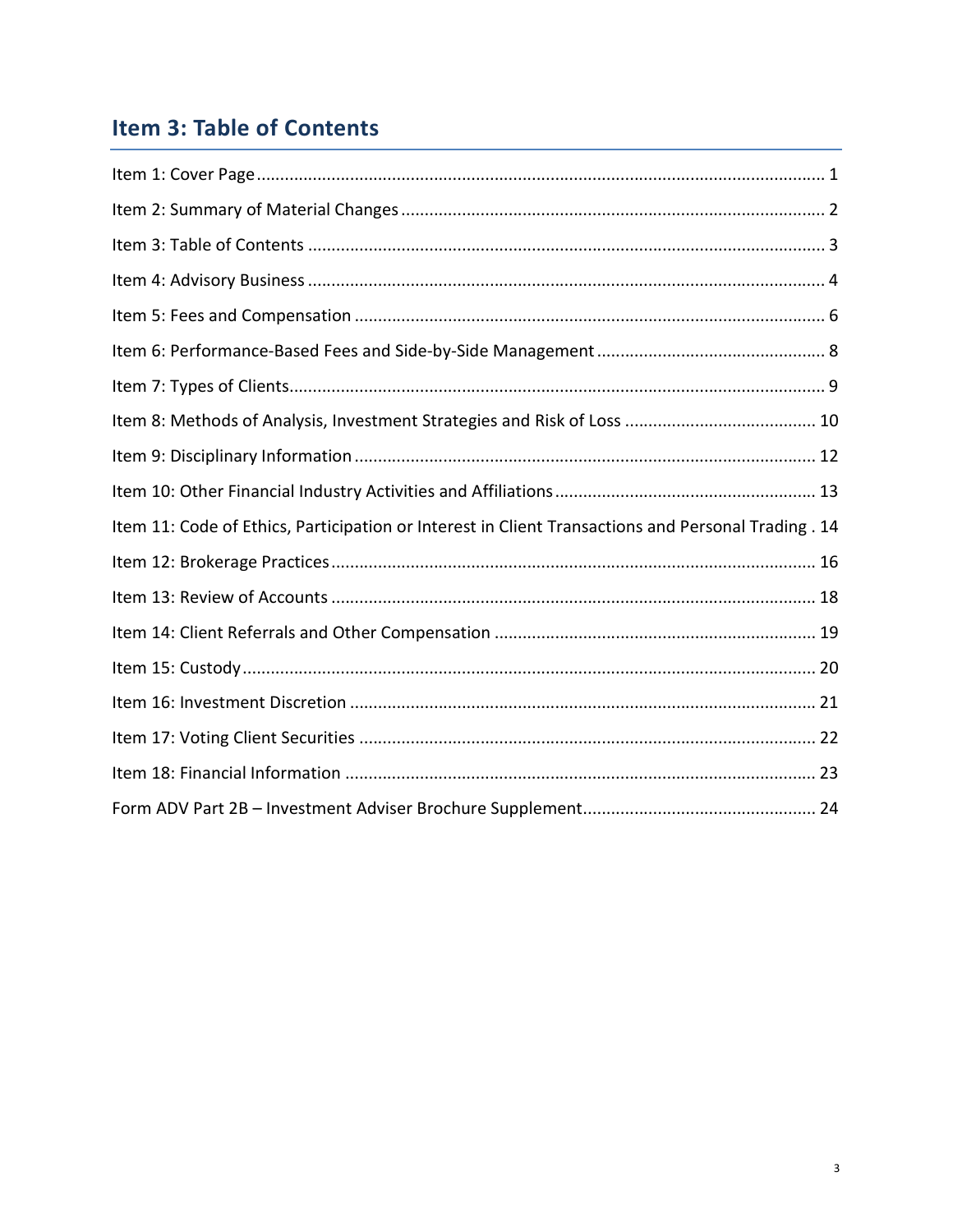### Item 4: Advisory Business

#### Firm Description

Since 1991, Lincoln Capital Corporation (Lincoln Capital or the Firm) has provided investment advisory services to individuals, high net worth individuals, pension and profit-sharing plans, trusts, estates and charitable organizations.

Lincoln Capital is strictly a fee-only investment management firm. The Firm does not sell annuities, insurance, stocks, bonds, mutual funds, limited partnerships, or other commissioned products. The Firm is not affiliated with entities that sell financial products or securities. No commissions in any form are accepted. No finder's fees are accepted.

#### Principal Owners

Lincoln Capital is principally owned by Ronald E. Albert, with minority interests held by members of the Firm's senior management.

#### Types of Advisory Services

#### Portfolio Management Services

Lincoln Capital offers discretionary portfolio management services for individuals, professionals and small businesses. Through personal discussions in which goals and objectives based on a client's circumstances are established, Lincoln Capital develops a client's personal investment policy and creates and manages a portfolio based on that policy. Lincoln Capital manages advisory accounts on a discretionary basis only. Account supervision is guided by the stated objectives of the client (i.e., maximum capital appreciation, growth, income, growth and income, etc.).

Client portfolios under Lincoln Capital management consist of one or all of the following: individual equities, bonds, no-load or load-waived mutual funds, and ETFs (exchange traded funds). Lincoln Capital will allocate the client's assets among various investments taking into consideration the overall management style selected by the client.

Mutual funds will be selected on the basis of any or all of the following criteria: the fund's performance history; the industry sector in which the fund invests; the track record of the fund's manager; the fund's investment objectives; the fund's management style and philosophy; and the fund's management fee structure and expenses.

Portfolio weighting between various fund types and market sectors is determined by each client's individual needs and circumstances, as well as other relevant criteria and considerations.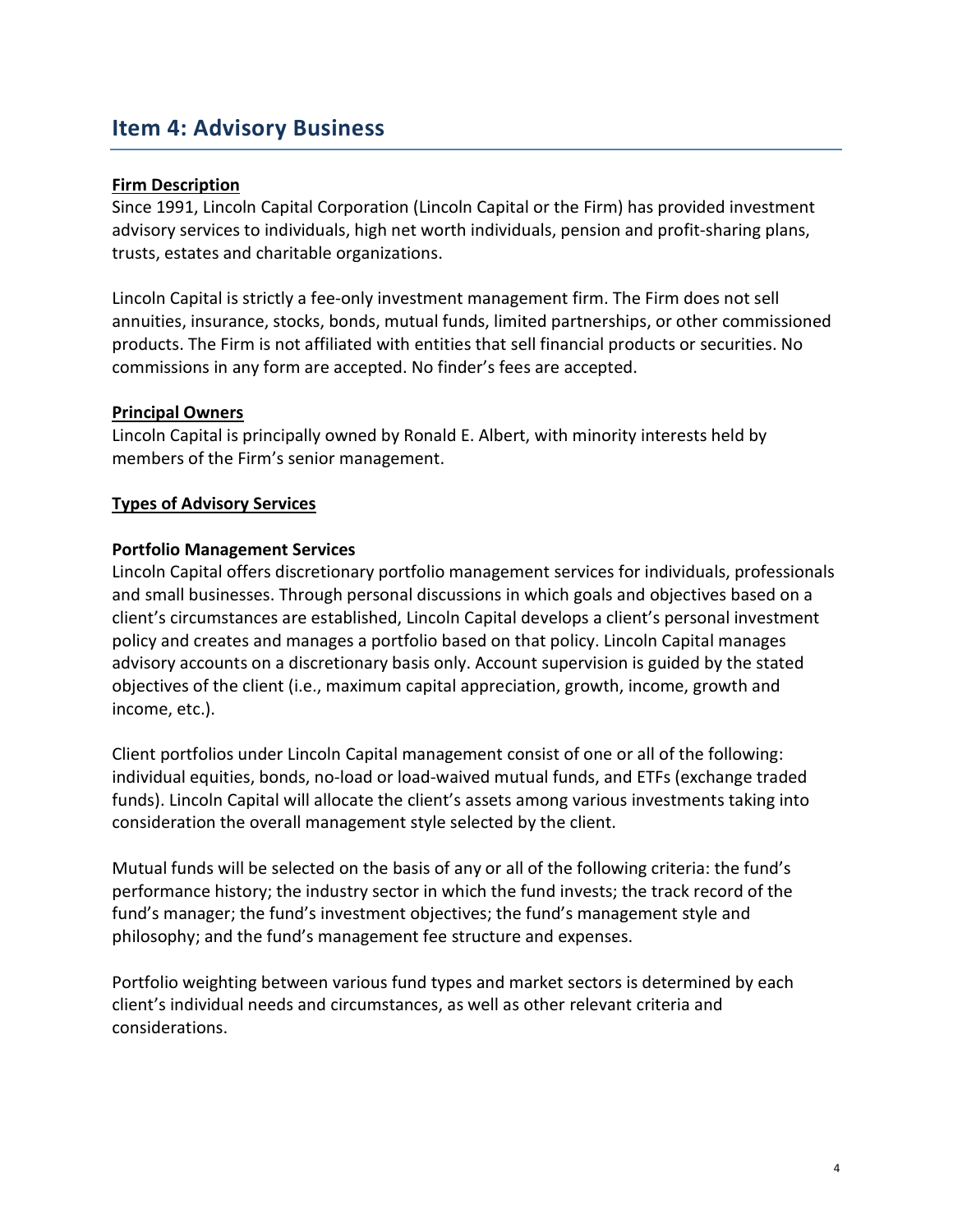#### Financial Planning Services

Financial planning services may be offered as a component of Lincoln Capital's overall portfolio management services, or on a standalone basis and will include a review a client's current financial situation. A review may include the following components (but not limited to): cash management, risk management, insurance, education funding, goal setting, retirement planning, estate and charitable giving planning, tax planning, and capital needs planning.

#### Tailored Relationships

Lincoln Capital tailors investment advisory services to the individual needs of their clients. Clients are allowed to impose restrictions on the investments in their account. All limitations and restrictions placed on accounts must be presented to Lincoln Capital in writing. Clients will retain individual ownership of all securities.

#### Fiduciary Statement

Lincoln Capital and its employees are fiduciaries who must take into consideration the best interests of our clients. Lincoln Capital will act with competence, dignity, integrity, and in an ethical manner, when dealing with clients. Lincoln Capital will use reasonable care and exercise independent professional judgement when conducting investment analysis, making investment recommendations, trading, promoting our services, and engaging in other professional activities.

As a fiduciary, Lincoln Capital has the obligation to deal fairly with our clients. Lincoln Capital has the following responsibilities when working with a client:

- To render impartial advice;
- To make appropriate recommendations based on the client's needs, financial circumstances and investment objectives;
- To exercise a high degree of care and diligence to ensure that information is presented in an accurate manner and not in a way to mislead;
- To have reasonable basis, information, and understanding of the facts in order to provide appropriate recommendations and representations;
- Disclose any material conflict of interest in writing; and
- Treat clients fairly and equitably.

#### Wrap Fee Programs

Lincoln Capital does not participate in a Wrap Fee Program.

#### Client Assets

As of December 31, 2021, Lincoln Capital managed \$344,604,919 in assets under management; \$342,882,955 is managed on a discretionary basis; \$1,721,964 is managed on a nondiscretionary basis.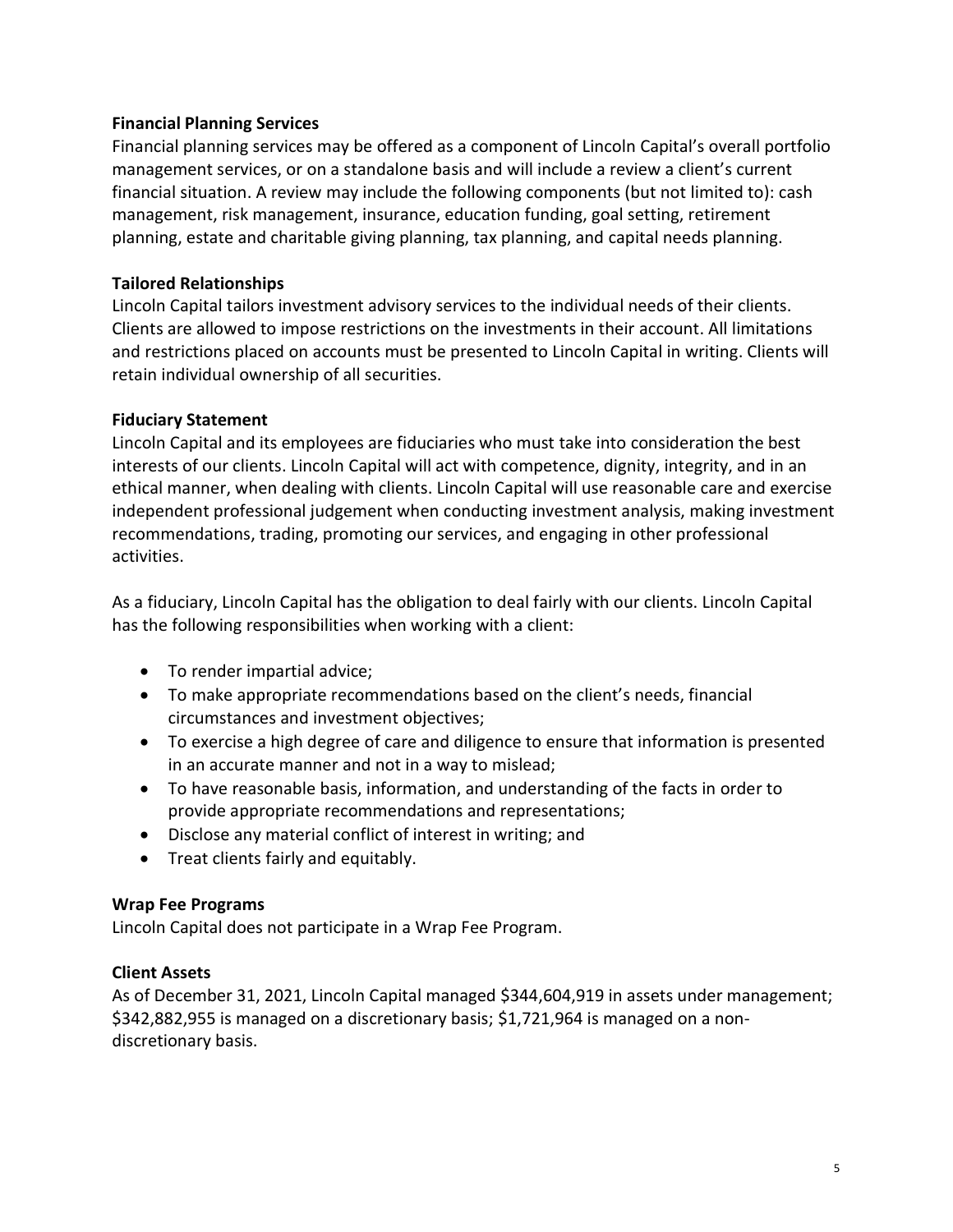### Item 5: Fees and Compensation

#### Compensation – Portfolio Management Services

Our fee schedule, at annual rates, is as follows for all household assets:

| <b>Assets Under Management</b>  | <b>Annual Fee</b> |
|---------------------------------|-------------------|
| First \$500,000                 | 1.00%             |
| Next \$500,000 - \$1,000,000    | 0.85%             |
| Next \$1,000,000 - \$2,000,000  | 0.65%             |
| Next \$2,000,000 - \$5,000,000  | 0.50%             |
| Next \$5,000,000 - \$10,000,000 | 0.35%             |
| \$10 Million and Over           | Customized        |

Related accounts may be aggregated for fee calculations and certain client directed holdings may be deducted from the account value for billing purposes. Fees are charged quarterly in arrears based on the account value at the end of each calendar quarter.

The specific manner in which fees are charged by Lincoln Capital is established in a client's written agreement with Lincoln Capital. Accounts initiated or terminated during a calendar quarter will be charged a prorated fee. Upon termination of any account, any unpaid fees will be due and payable.

#### Compensation – Financial Planning Services

Lincoln Capital may charge a fixed fee for standalone financial planning services. These fees are negotiable, but generally range from \$1,200 to \$5,000 on a fixed fee basis depending upon the level and scope of the services and the professional engaged to render the services. If the client engages Lincoln Capital for additional investment advisory services, Lincoln Capital may credit all or a portion of its fees for those services based upon the amount paid for the financial planning services.

Prior to engaging Lincoln Capital to provide financial planning services, the client is required to enter into a written agreement with Lincoln Capital setting forth the terms and conditions of the engagement. Generally, Lincoln Capital requires the payment of the fixed fee upon completion of the financial plan.

#### Other Fees

Lincoln Capital's fees are exclusive of brokerage commissions, transaction fees, and other related costs and expenses which shall be incurred by the client. Clients may incur certain charges imposed by custodians, brokers, third party investment and other third parties such as fees charged by managers, custodial fees, deferred sales charges, odd-lot differentials, transfer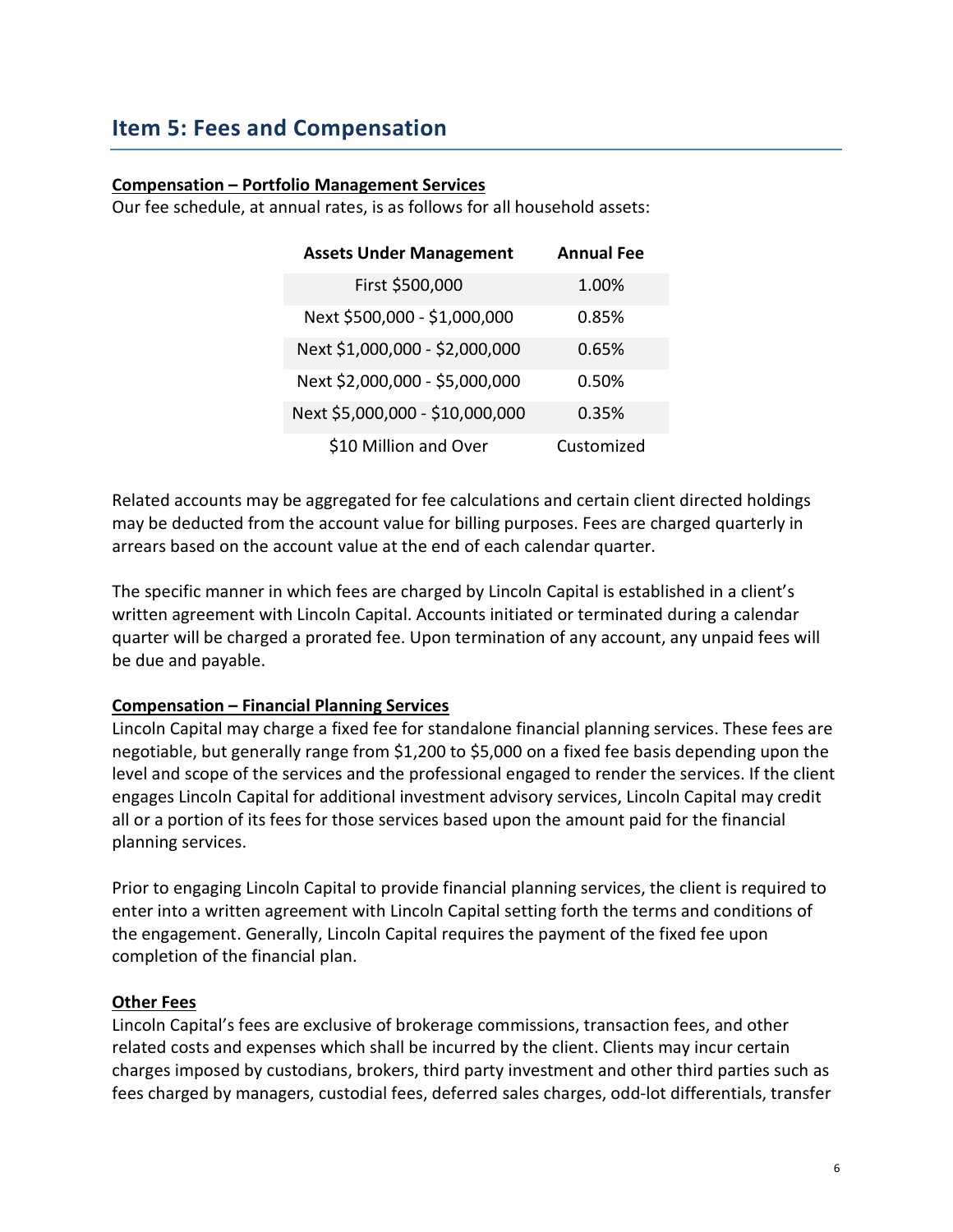taxes, wire transfer and electronic fund fees, and other fees and taxes on brokerage accounts and securities transactions. Mutual funds and exchange traded funds also charge internal management fees, which are disclosed in a fund's prospectus.

Such charges, fees and commissions are exclusive of and in addition to Lincoln Capital's fee, and Lincoln Capital does not receive any portion of these commissions, fees, and costs.

#### Cash Balances

Some of your assets may be held as cash and remain uninvested. Holding a portion of your assets in cash and cash alternatives, i.e., money market fund shares, may be based on your desire to have an allocation to cash as an asset class, to support a phased market entrance strategy, to facilitate transaction execution, to have available funds for withdrawal needs or to pay fees or to provide for asset protection during periods of volatile market conditions. Your cash and cash equivalents will be subject to our investment advisory fees unless otherwise agreed upon. You may experience negative performance on the cash portion of your portfolio if the investment advisory fees charged are higher than the returns you receive from your cash.

#### General Information on Compensation

In certain circumstances, fees, account minimums and payment terms are negotiable depending on client's unique situation – such as the size of the aggregate related party portfolio size, family holdings, low-cost basis securities, or certain passively advised investments and pre-existing relationships with clients. Certain clients may pay more or less than others depending on the amount of assets, type of portfolio, or the time involved, the degree of responsibility assumed, complexity of the engagement, special skills needed to solve problems, the application of experience and knowledge of the client's situation.

A client agreement may be canceled at any time, by either party, for any reason upon receipt of written notice. Upon termination of any account, any earned, unpaid fees will be due and payable. The client has the right to terminate an agreement without penalty within five business days after entering into the agreement.

Clients should note that similar advisory services may (or may not) be available from other registered investment advisers for similar or lower fees.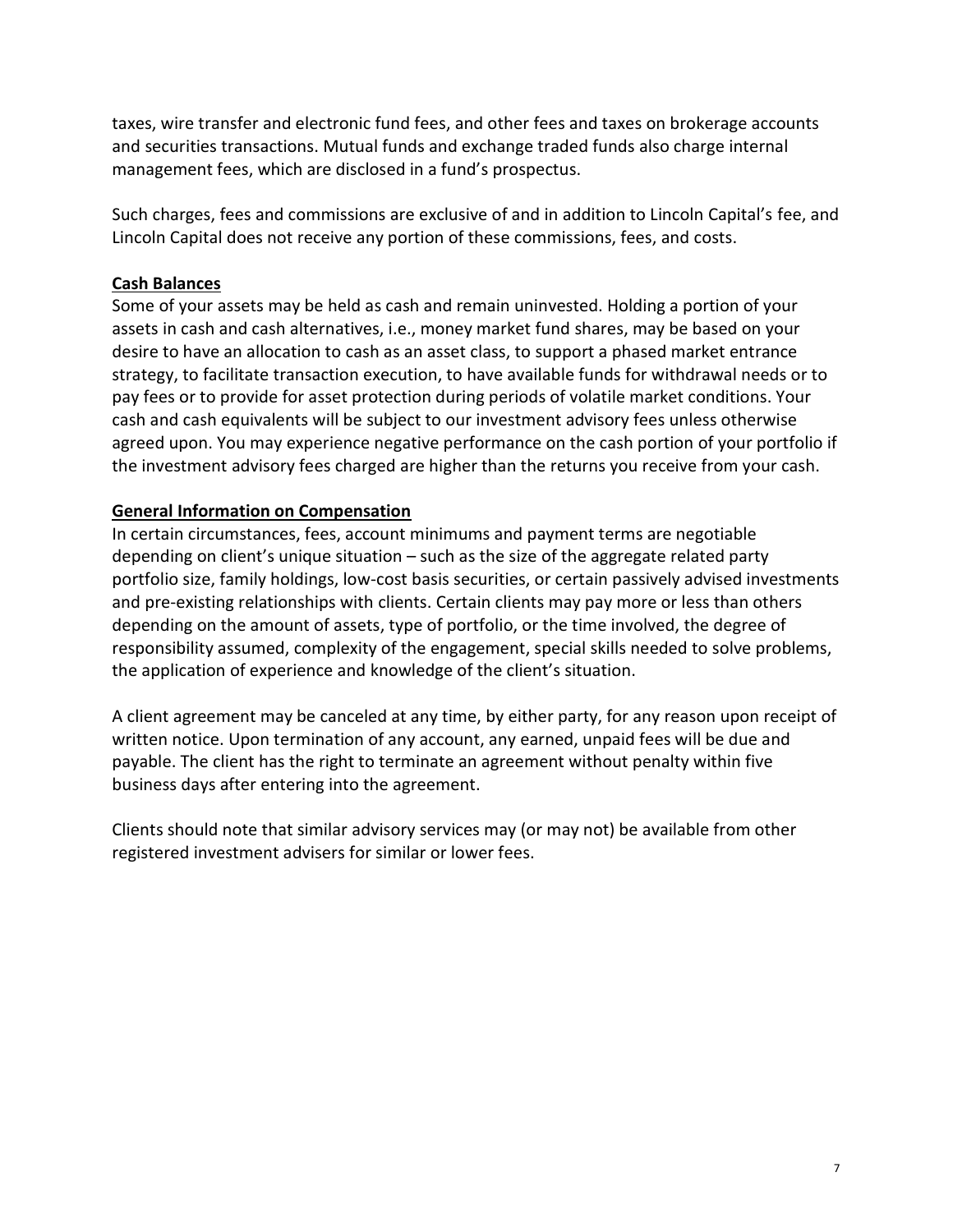## Item 6: Performance-Based Fees and Side-by-Side Management

Neither Lincoln Capital nor any of its supervised persons (employees) accepts performancebased fees (fees based on a share of capital gains or on capital appreciation of the assets of a client).

Lincoln Capital does not use a performance-based fee structure because of the potential conflict of interest. Performance-based compensation may create an incentive for the adviser to recommend an investment that may carry a higher degree of risk to the client.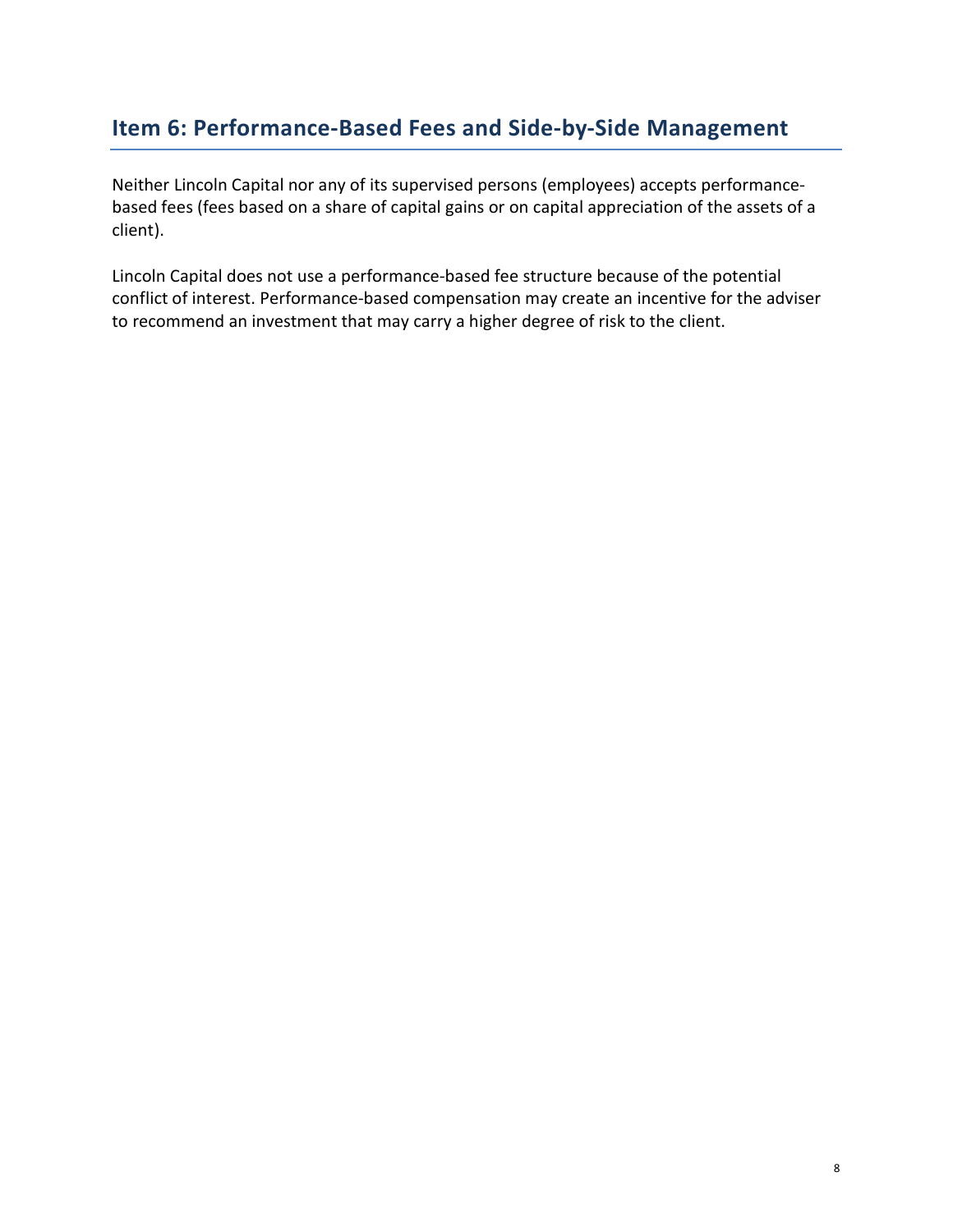### Item 7: Types of Clients

#### Types of Clients

Lincoln Capital is a registered investment adviser providing advice to individuals, high net worth individuals, pension and profit-sharing plans, trusts, estates and charitable organizations.

#### Account Minimums

Lincoln Capital may require a minimum account size of \$500,000 for investment advisory clients, although this may be negotiable in certain circumstances. Lincoln Capital may group related client accounts for the purposes of achieving the minimum account size.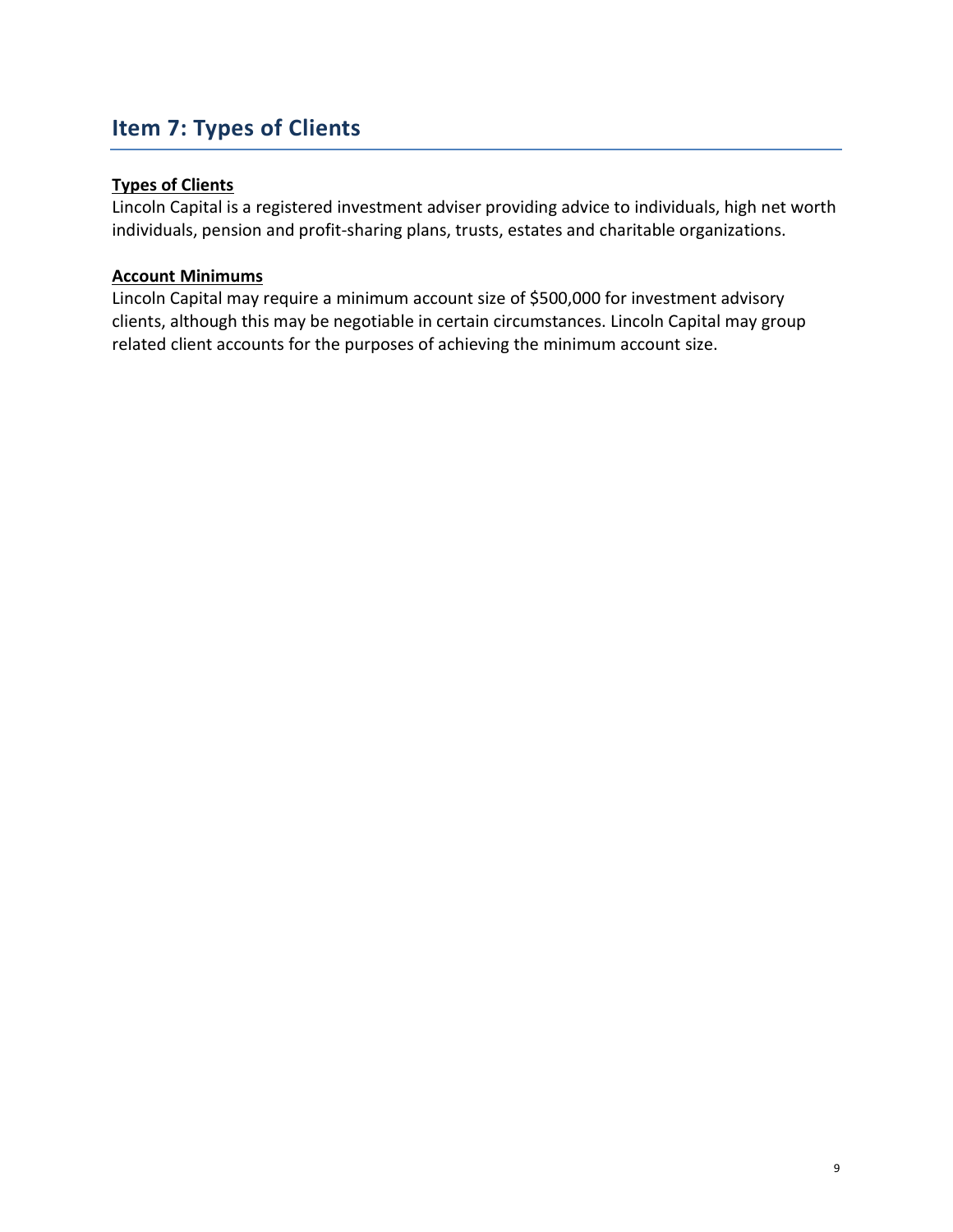## Item 8: Methods of Analysis, Investment Strategies and Risk of Loss

#### Methods of Analysis

Lincoln Capital may employ the following security analysis methods: fundamental analysis; charting/technical analysis; and cyclical analysis.

Fundamental Analysis. Lincoln Capital attempts to measure the intrinsic value of a security by looking at economic and financial factors (including the overall economy, industry conditions, and the financial condition and management of the company itself) to determine if the company is underpriced (indicating it may be a good time to buy) or overpriced (indicating it may be time to sell).

Fundamental analysis does not attempt to anticipate market movements. This presents a potential risk, as the price of a security can move up or down along with the overall market regardless of the economic and financial factors considered in evaluating the stock.

Charting/Technical Analysis. The terms "charting" and "technical" analysis are generally used synonymously and therefore, for the purpose of this document, the term, "technical analysis" will not be used. Lincoln Capital analyzes past market movements and applies technical analysis to identify price trends and other relevant data points.

Technical analysis does not consider the underlying financial condition of a company. This presents a risk in that a poorly managed or financially unsound company may underperform regardless of market movement.

#### Investment Strategies

The investment strategy for a specific client is based upon the objectives stated by the client during consultations. The client may change these objectives at any time.

Lincoln Capital offers the following strategies: Income Only; Conservative Balanced; Balanced; Equity Tilted Balanced, and Equity Only.

#### Risk of Loss

Investing in securities involves risk of loss that clients should be prepared to bear.

All investments involve the risk of loss, including (among other things) loss of principal, a reduction in earnings (including interest, dividends and other distributions), and the loss of future earnings. Although we manage assets in a manner consistent with your investment objectives and risk tolerance, there can be no guarantee that our efforts will be successful. You should be prepared to bear the following risk of loss: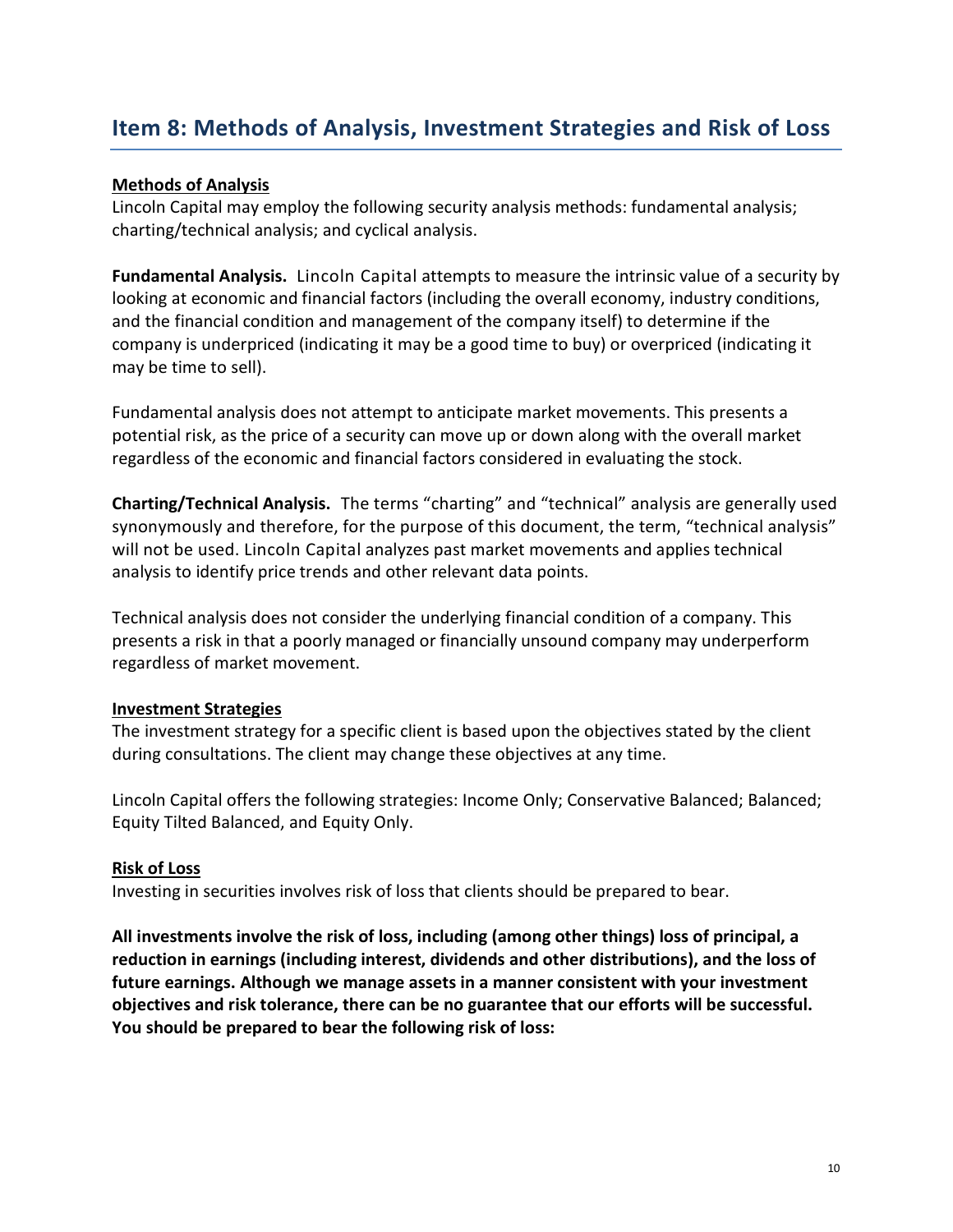- **Interest-rate Risk:** Fluctuations in interest rates may cause investment prices to fluctuate. For example, when interest rates rise, yields on existing bonds become less attractive, causing their market values to decline.
- Market Risk: The price of a security, bond, or mutual fund may drop in reaction to tangible and intangible events and conditions. This type of risk is caused by external factors independent of a security's particular underlying circumstances. For example, political, economic and social conditions may trigger market events.
- Inflation Risk: When any type of inflation is present, a future dollar will not buy as much as a dollar today, because purchasing power is eroding at the rate of inflation.
- **Currency Risk:** Overseas investments are subject to fluctuations in the value of the dollar against the currency of the investment's originating country. This is also referred to as exchange rate risk.
- Reinvestment Risk: This is the risk that future proceeds from investments may have to be reinvested at a potentially lower rate of return (i.e., interest rate). This primarily relates to fixed income securities.
- Business Risk: These risks are associated with a particular industry or a particular company within an industry. For example, oil-drilling companies depend on finding oil and then refining it, a lengthy process, before they can generate a profit. They carry a higher risk of profitability than an electric utility company, which generates its income from a steady stream of customers who buy electricity no matter what the economic environment is like.
- Liquidity Risk: Liquidity is the ability to readily convert an investment into cash. Generally, assets are more liquid if many traders are interested in a standardized product. For example, Treasury Bills are highly liquid, while real estate properties are not.
- Financial Risk: Excessive borrowing to finance a business' operations increases the risk of profitability, because the company must meet the terms of its obligations in good times and bad. During periods of financial stress, the inability to meet loan obligations may result in bankruptcy and/or a declining market value.
- Cybersecurity Risk: A breach in cyber security refers to both intentional and unintentional events that may cause an account to lose proprietary information, suffer data corruption, or lose operational capacity. This in turn could cause an account to incur regulatory penalties, reputational damage, and additional compliance costs associated with corrective measures, and/or financial loss.
- Pandemic Risk: Large-scale outbreaks of infectious disease can greatly increase morbidity and mortality over a wide geographic area, crossing international boundaries, and causing significant economic, social, and political disruption.

Lincoln Capital reserves the right to advise clients on any other type of investment that it deems appropriate based on the client's stated goals and objectives. Lincoln Capital may also provide advice on any type of investment held in a client's portfolio at the inception of the advisory relationship or on any investment on which the client requests advice.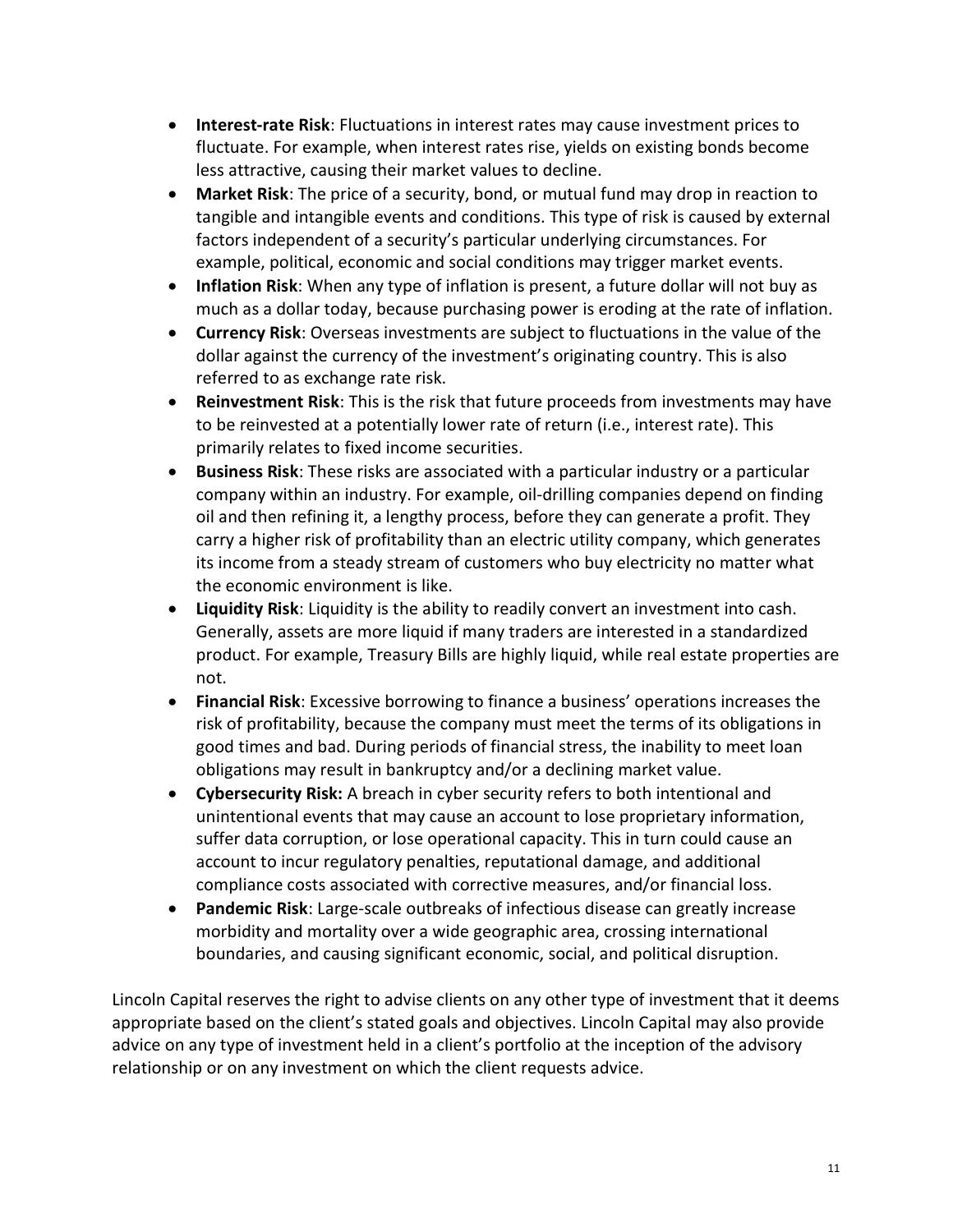# Item 9: Disciplinary Information

Lincoln Capital and its employees have never been involved in any legal or disciplinary events related to past or present investment clients.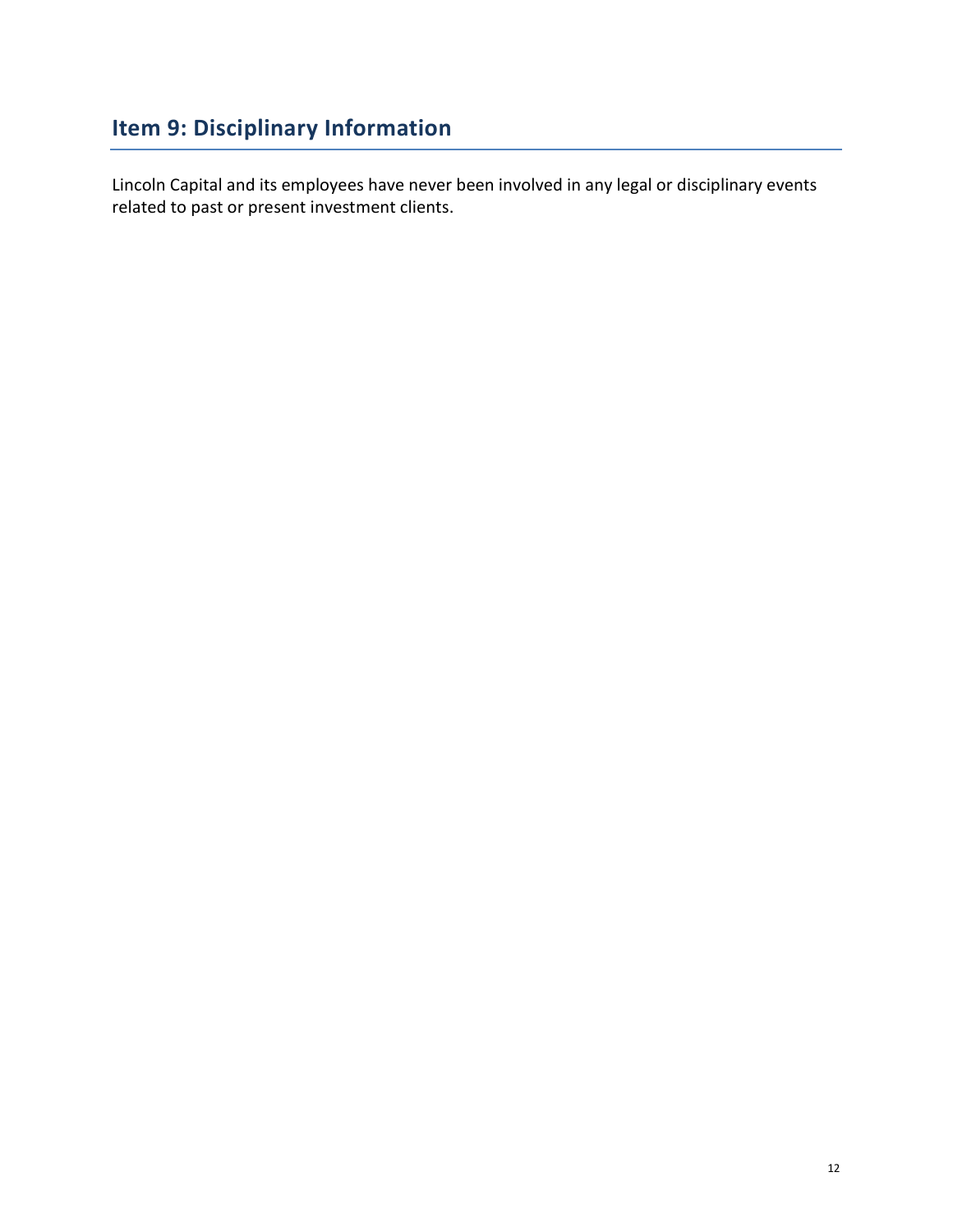## Item 10: Other Financial Industry Activities and Affiliations

#### Financial Industry Activities

Lincoln Capital is not registered as a broker-dealer, and none of its management persons are registered representatives of a broker-dealer.

Neither Lincoln Capital nor any of its management persons is registered as (or associated with) a futures commissions merchant, commodity pool operator, or a commodity trading advisor.

#### Other Financial Industry Activities and Affiliations

Neither Lincoln Capital nor any of its management persons have a material relationship or arrangement with any related person in the financial industry.

#### Other Investment Advisors

Lincoln Capital does not recommend or select other investment advisors for its clients.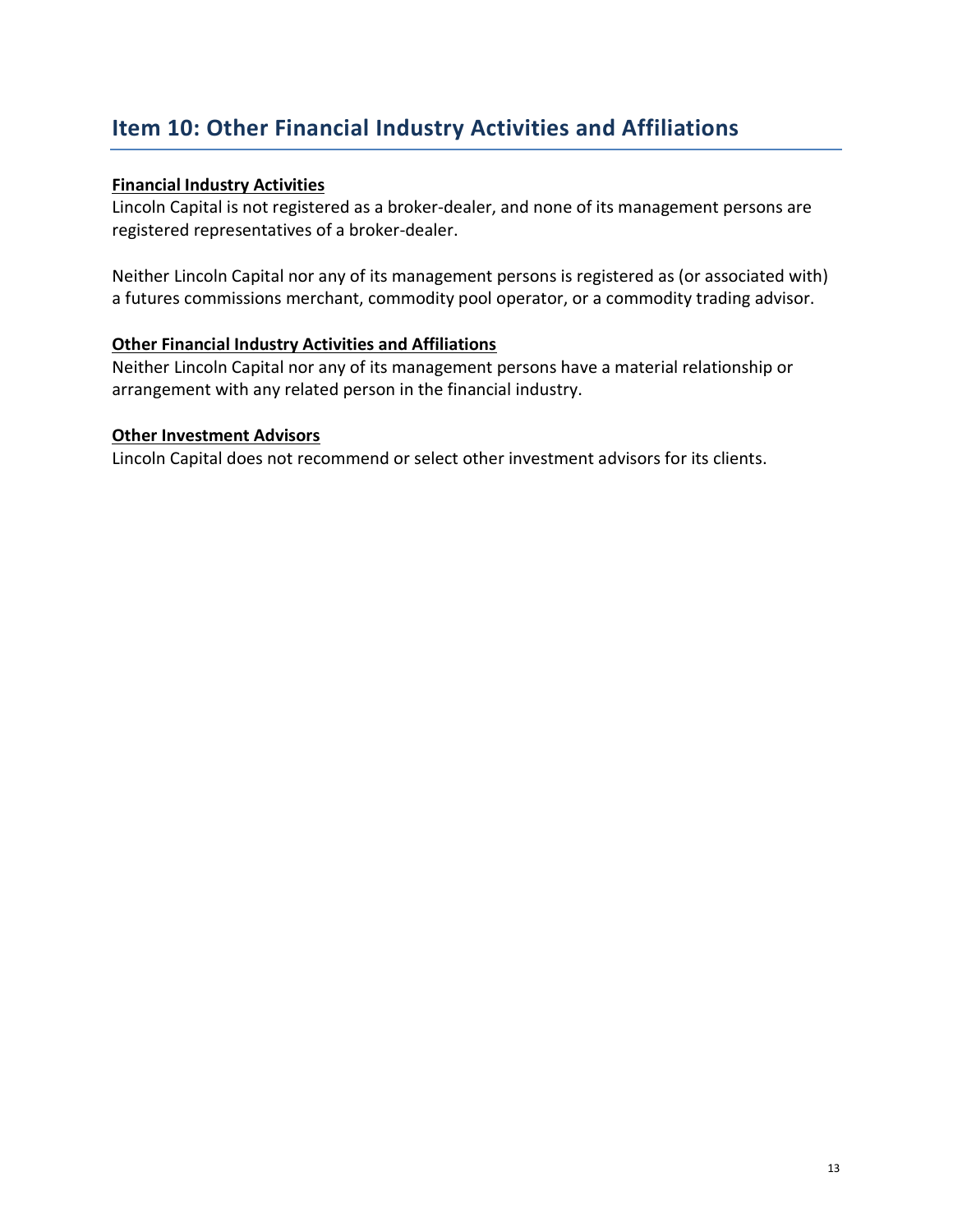## Item 11: Code of Ethics, Participation or Interest in Client Transactions and Personal Trading

#### Code of Ethics

Lincoln Capital employees must comply with a Code of Ethics and Statement for Insider Trading. The Code describes the Firms' high standard of business conduct, and fiduciary duty to its clients. The Code's key provisions include:

- Statement of General Principles
- Policy on and reporting of Personal Securities Transactions
- A prohibition on Insider Trading,
- Restrictions on the acceptance of significant gifts
- Procedures to detect and deter misconduct and violations.
- Requirement to maintain confidentiality of client information,

Alex R. Albert, General Manager and Chief Compliance Officer, reviews all employee trades each quarter. His trades are reviewed by Brittany A. Moran and Nina Walsh. These reviews ensure that personal trading does not affect the markets, and that clients of the Firm receive preferential treatment.

All employees Lincoln Capital must acknowledge the terms of the Code of Ethics at least annually.

Clients and prospective clients can obtain a copy of Lincoln Capital's Code of Ethics by contacting Alex R. Albert, General Manager and Chief Compliance Officer, at (401) 454-3040.

#### Participation or Interest in Client Transactions – Personal Securities Transactions

Lincoln Capital and its employees may buy or sell securities identical to those recommended to clients for their personal accounts. These trades may not occur ahead of client trades. The Code of Ethics, described above, is designed to assure that the personal securities transactions, activities and interests of the employees of Lincoln Capital will not interfere with (i) making decisions in the best interest of advisory clients and (ii) implementing such decisions while, at the same time, allowing employees to invest for their own accounts. Under the Code certain classes of securities have been designated as exempt transactions, based upon a determination that these would materially not interfere with the best interest of Lincoln Capital's clients. In addition, the Code requires pre-clearance of certain transactions. Nonetheless, because the Code of Ethics in some circumstances would permit employees to invest in the same securities as clients, there is a possibility that employees might benefit from market activity by a client in a security held by an employee. Employee trading is continually monitored under the Code of Ethics, and to reasonably prevent conflicts of interest between Lincoln Capital and its clients.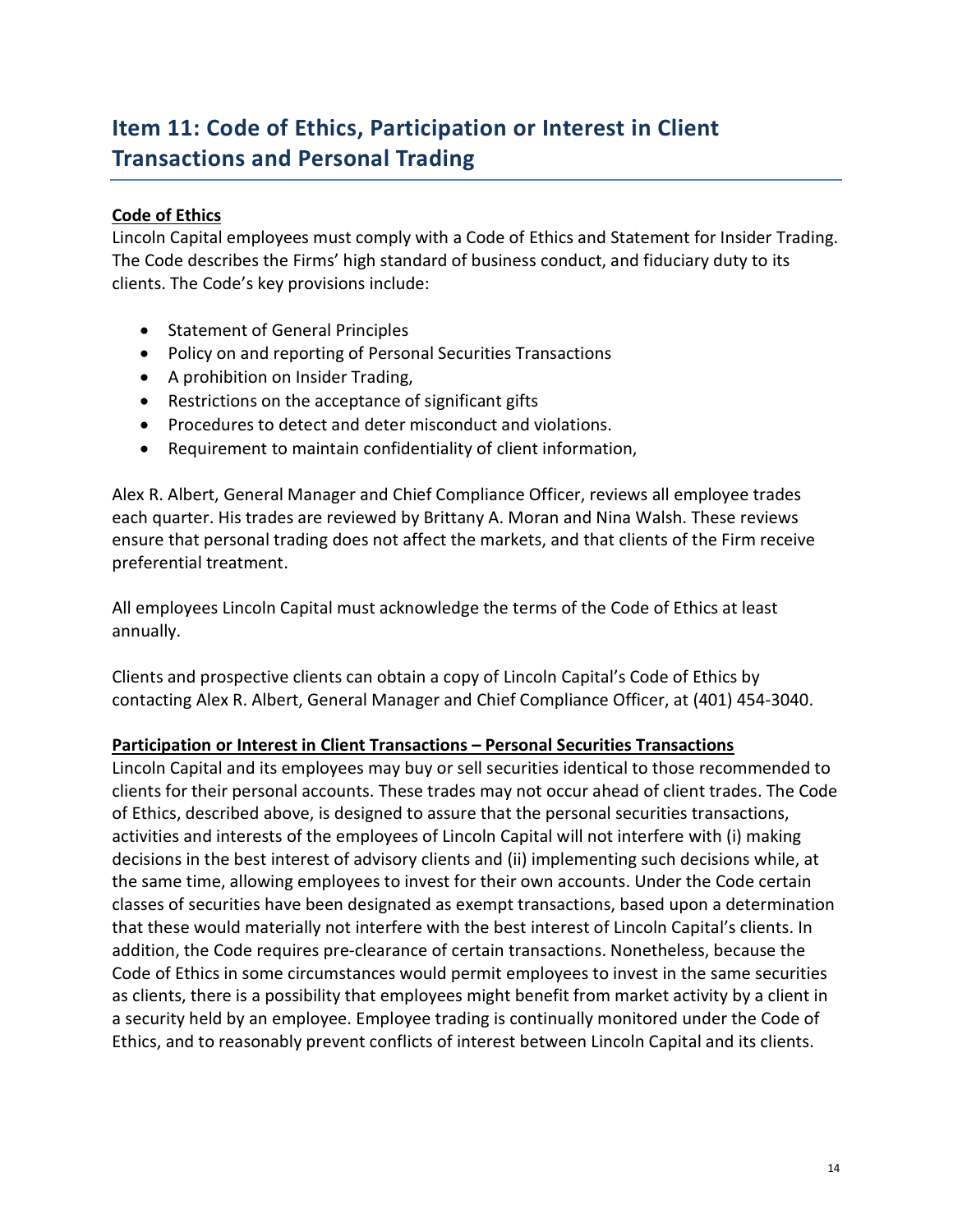#### Participation or Interest in Client Transactions – Financial Interest and Principal/Agency Cross

Lincoln Capital and its employees do not recommend to clients, or buy or sell for client accounts, securities in which they have a material financial interest.

It is Lincoln Capital's policy that the Firm will not affect any principal or agency cross securities transactions for client accounts. Periodically, the Firm will cross trades in municipal securities between two clients. These cross trades are executed by Schwab acting as Prime Broker. Schwab prices the bond for purposes of the cross trade. The Firm does not cross in equity trades.

#### Participation or Interest in Client Transactions - Aggregation

As described in Item 12, Lincoln Capital and its employees may trade in the same securities with client accounts on an aggregated basis when consistent with Lincoln Capital's obligation of best execution. In such circumstances, the affiliated and client accounts will be allocated securities at a total average price.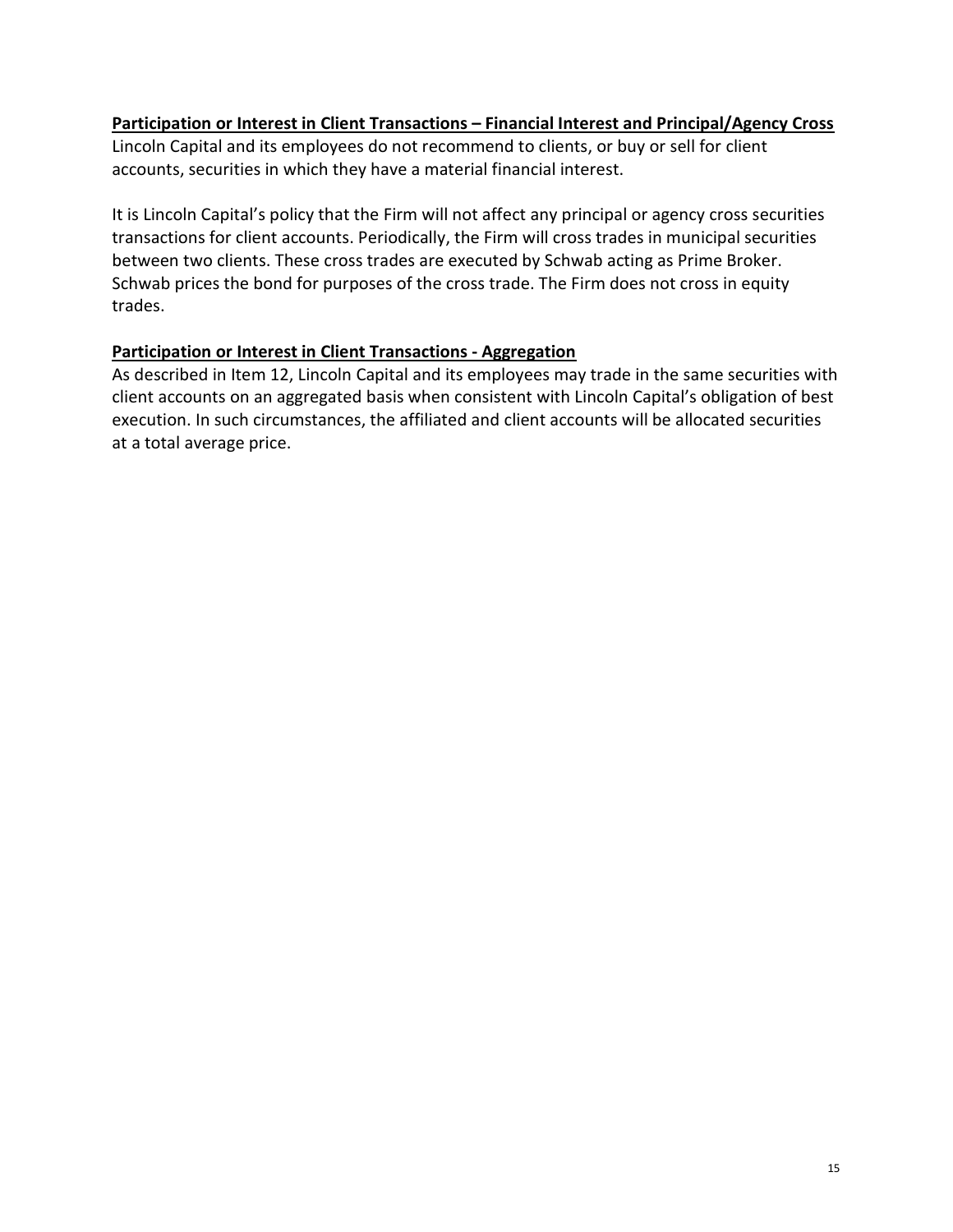### Item 12: Brokerage Practices

#### Research and Other Soft Dollar Benefits

Lincoln Capital does not receive formal soft dollar benefits other than execution from broker/dealers in connection with client securities transactions.

#### Brokerage for Client Referrals

Lincoln Capital does not receive client referrals from broker/dealers.

#### Directed Brokerage

Lincoln Capital shall generally recommend that portfolio management clients establish brokerage accounts with Schwab, a registered broker-dealer, member FINRA/SIPC, to maintain custody of clients' assets and to effect trades for their accounts.

Lincoln Capital is independently owned and operated and not affiliated with Schwab. Schwab provides Lincoln Capital with access to its institutional trading and custody services, which are typically not available to Schwab retail investors. These services generally are available to independent investment advisors on an unsolicited basis and are not otherwise contingent upon Lincoln Capital committing to Schwab any specific amount of business (assets in custody or trading).

For Lincoln Capital's client accounts maintained there, Schwab is compensated through commissions or other transaction-related fees for securities trades that are executed through Schwab or that settle into Schwab accounts. The brokerage commissions and/or transaction fees charged by Schwab or any other designated broker-dealer are exclusive of and in addition to Lincoln Capital's fees.

Lincoln Capital may receive from Schwab, at no cost to Lincoln Capital, professional services, computer software and related systems support, enabling Lincoln Capital to better monitor client accounts maintained at Schwab. Schwab's support includes (i) access to client account data (such as trade confirmations and account statements); (ii) facilitation of trade execution and allocation of aggregated trade orders for multiple client accounts; (iii) research, pricing and other market data; (iv) facilitation of payment of Lincoln Capital fees from its clients' accounts; and (v) assistance with back-office functions, recordkeeping and client reporting.

Lincoln Capital may receive this support without cost because of the portfolio management services rendered to clients that maintain assets at Schwab. The support provided may benefit Lincoln Capital, but not its clients directly. In fulfilling its duties to its clients, Lincoln Capital endeavors at all times to put the interests of its clients first. Clients should be aware, however, that Lincoln Capital's receipt of economic benefits from a broker-dealer may create a conflict of interest since these benefits may influence Lincoln Capital's choice of broker-dealer over another broker-dealer that does not furnish similar services, software and systems support.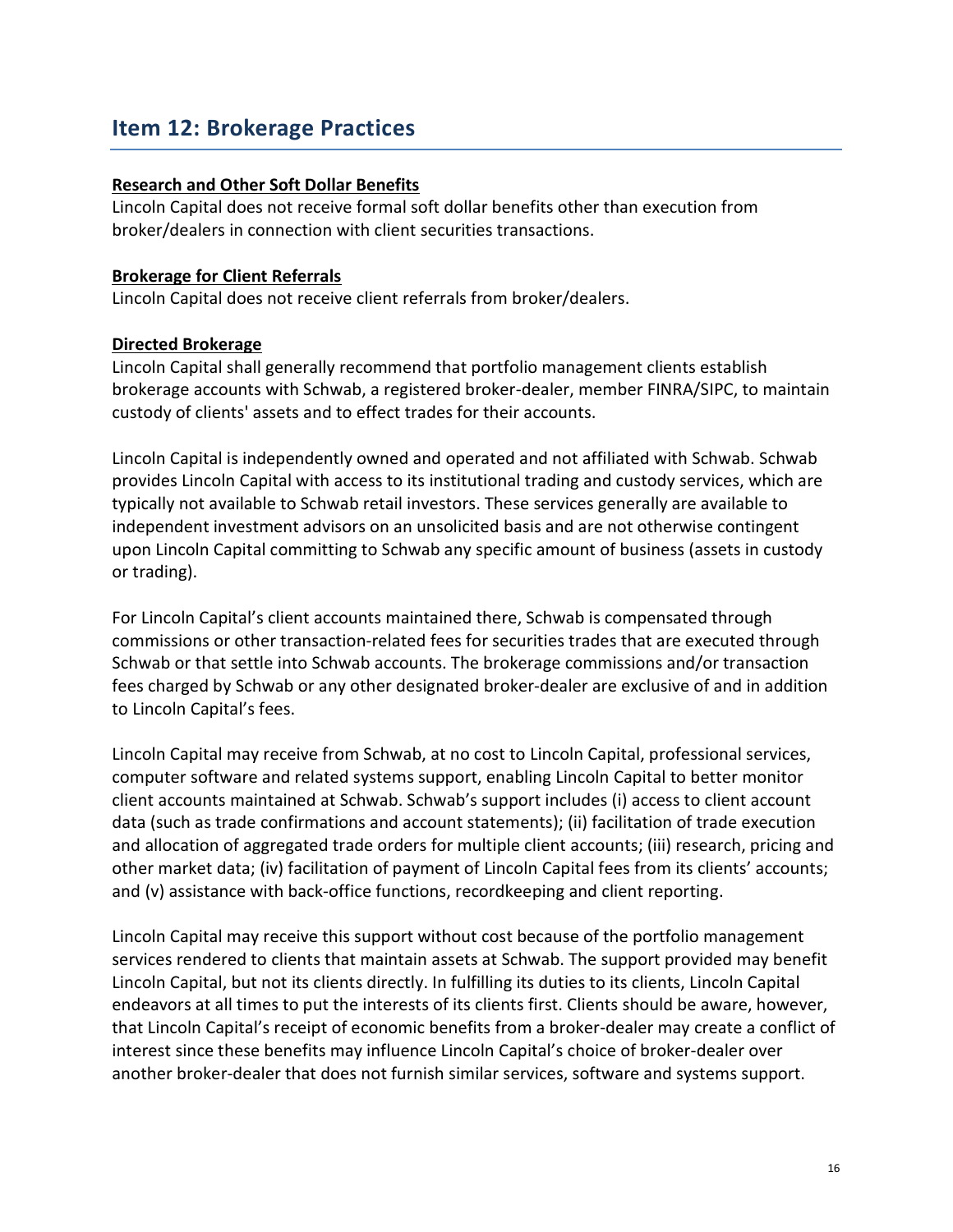The commissions paid by Lincoln Capital's clients shall comply with Lincoln Capital's duty to obtain "best execution." However, a client may pay a commission that is higher than another qualified broker-dealer might charge to effect the same transaction where Lincoln Capital determines, in good faith, that the commission is reasonable in relation to the value of the brokerage and research services received. In seeking best execution, the determinative factor is not the lowest possible cost, but whether the transaction represents the best qualitative execution, taking into consideration the full range of a broker-dealer's services, including among others, the value of research provided, execution capability, commission rates, and responsiveness. Consistent with the foregoing, while Lincoln Capital will seek competitive rates, it may not necessarily obtain the lowest possible commission rates for client transactions.

Other third-party service providers may provide non-cash benefits to Lincoln Capital and/or its employees from time to time. These economic benefits may include, but are not limited to, waivers or reductions of conference registration fees, meals, entertainment and promotional premium items that have nominal value. Lincoln Capital believes these economic benefits do not, either individually or collectively, impair Lincoln Capital's independence. Prior to the acceptance of any consideration, employees must obtain authorization and approval from Alex R. Albert, General Manager and Chief Compliance Officer.

#### Trade Aggregation

Lincoln Capital typically aggregates trades for multiple accounts. Orders for the same security entered on behalf of more than one client will generally be aggregated (i.e., blocked or bunched) subject to the aggregation being in the best interests of all participating clients. If the order is filled at different prices during the day, the prices are averaged for the day so that all participating accounts receive the same price. If an order has not been filled completely so that there are not enough shares to allocate among all the clients equally, shares will be allocated in good faith, based on the following considerations: amount of cash in the account, existing asset allocation and industry exposure, risk profile, and type of security.

Lincoln Capital's allocation procedure seeks to be fair and equitable to all clients with no particular group or client(s) being favored or disfavored over any other clients.

As disclosed in Item 11, accounts for Lincoln Capital or its employees may be included in a block trade with client accounts.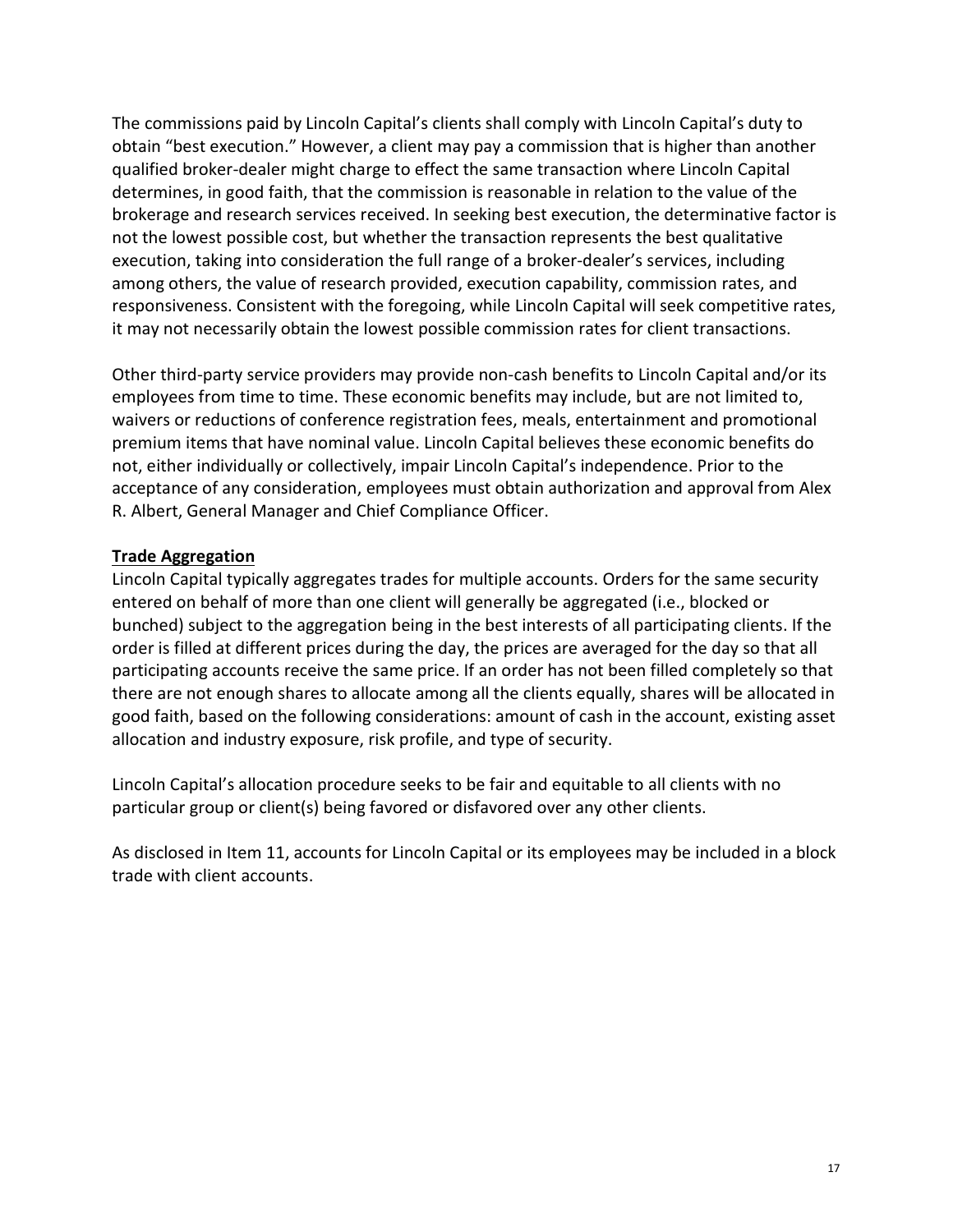### Item 13: Review of Accounts

#### Reviews

Ronald E. Albert, President, Brittany A. Moran, Vice President and Financial Advisor, and Alex R. Albert, General Manager and Chief Compliance Officer, and Sean R. McGuirk, Chief Investment Officer are responsible for managing portfolios in accordance with the clients' investment objectives and constraints. This management process includes on-going oversight of the portfolio's investments, buying and selling securities, and communication with clients. Other conditions that may trigger a review are changes in market, political or economic conditions, tax laws, new investment information, and changes in a client's own situation.

#### Reporting

Each month, the custodian provides clients with an account statement for each client account, which may include individual holdings, cost basis information, deposits and withdrawals, accrued income, dividends, and performance. In addition, the custodian provides clients with trade confirmations for each position bought and sold.

Lincoln Capital also provides clients with a quarterly report including an account appraisal that identifies the current positions as of the reporting date, current value, capital contributions and withdrawals, and percentage weighting within the portfolio of each security. A performance summary is also provided for the portfolio during the most recent quarter, year-to-date, and twelve-month cycle. Each quarter, clients receive research and market commentary.

Client meetings are encouraged and are scheduled annually, or less frequently as specific situations dictate.

Clients may also access account information at any time using Schwab Alliance.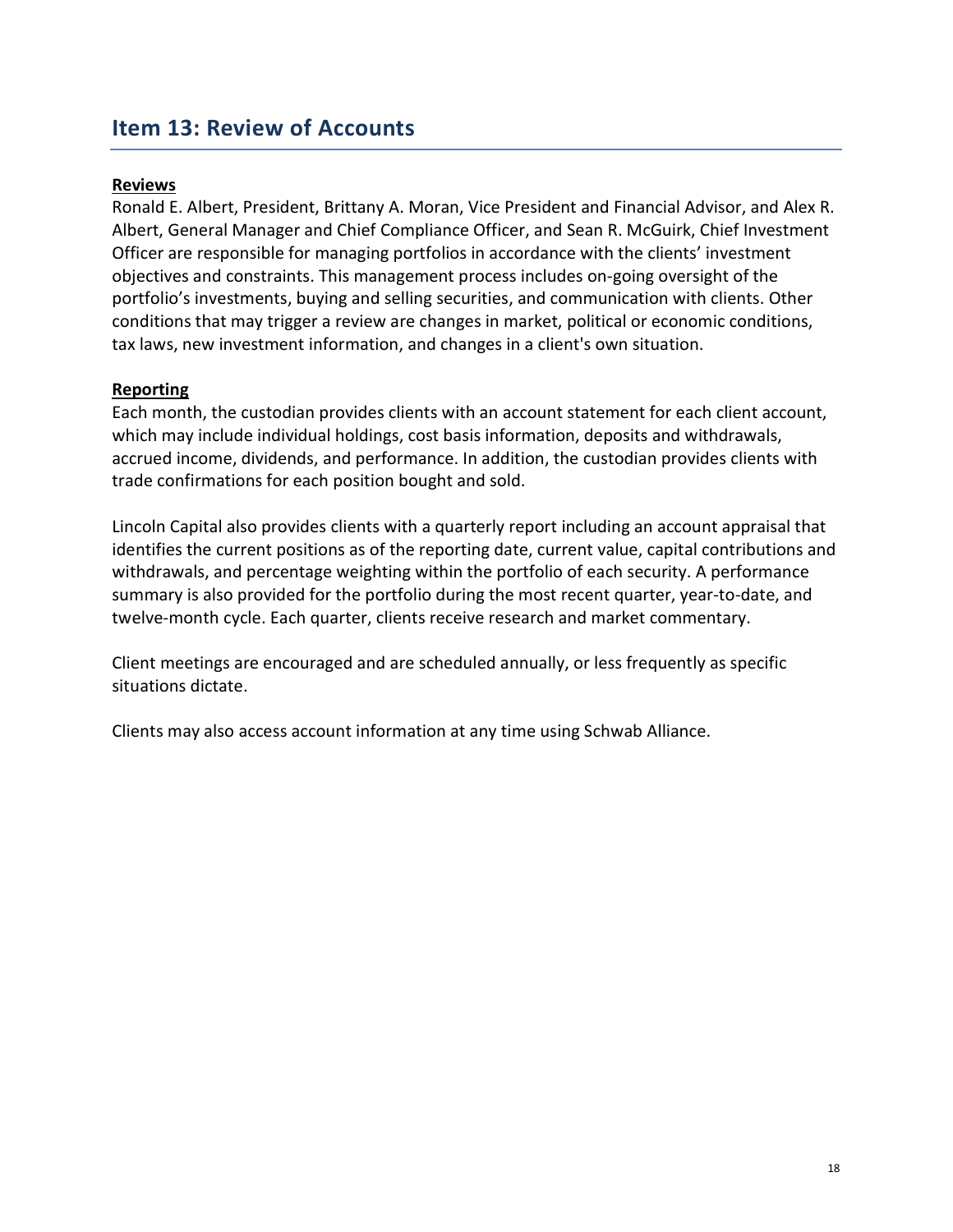### Item 14: Client Referrals and Other Compensation

#### **Other Compensation**

Lincoln Capital does not receive any formal economic benefits (other than normal compensation and benefits described in Item 12) from any firm or individual for providing investment advice.

#### Compensation – Client Referrals

Lincoln Capital does not make or accept referral fees or any form of remuneration from other professionals when a prospect or client is referred to them.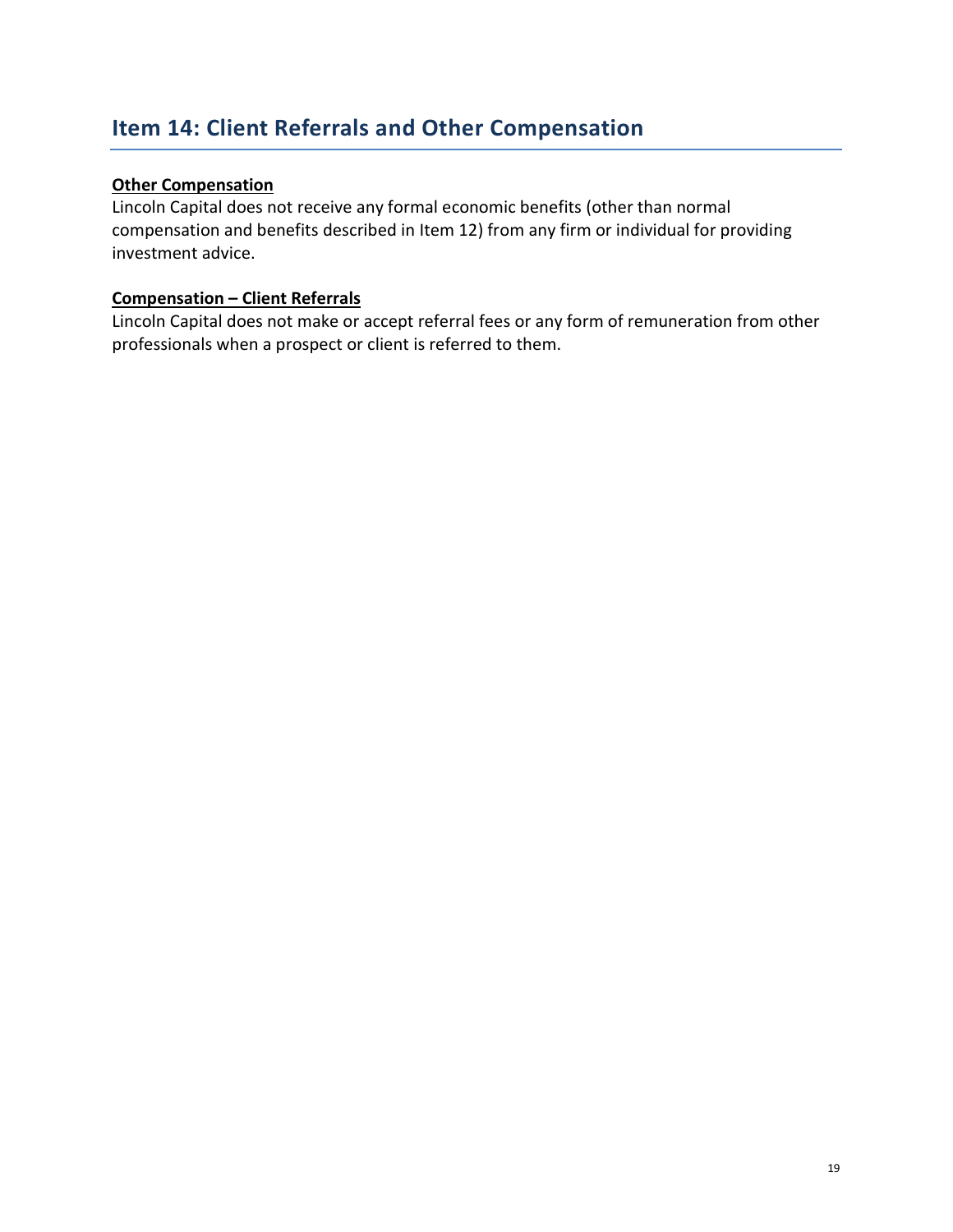### Item 15: Custody

#### Custody – Fee Debiting

Clients may authorize Lincoln Capital (in the client agreement) to debit fees directly from the client's account at the broker dealer, bank or other qualified custodian (custodian). The custodian is advised in writing of the limitation of Lincoln Capital's access to the account. The custodian sends a statement to the client, at least quarterly, indicating all amounts disbursed from the account including the amount of advisory fees paid directly to Lincoln Capital.

#### Custody – Account Statements

As described above, clients should receive at least quarterly statements from the broker dealer, bank or other qualified custodian (custodian) that holds and maintains client's investment assets. Clients are urged to carefully review such statements and compare such official custodial records to the account statements or other reports that Lincoln Capital provides clients. Lincoln Capital statements may vary from custodial statements based on accounting procedures, reporting dates, or valuation methodologies of certain securities.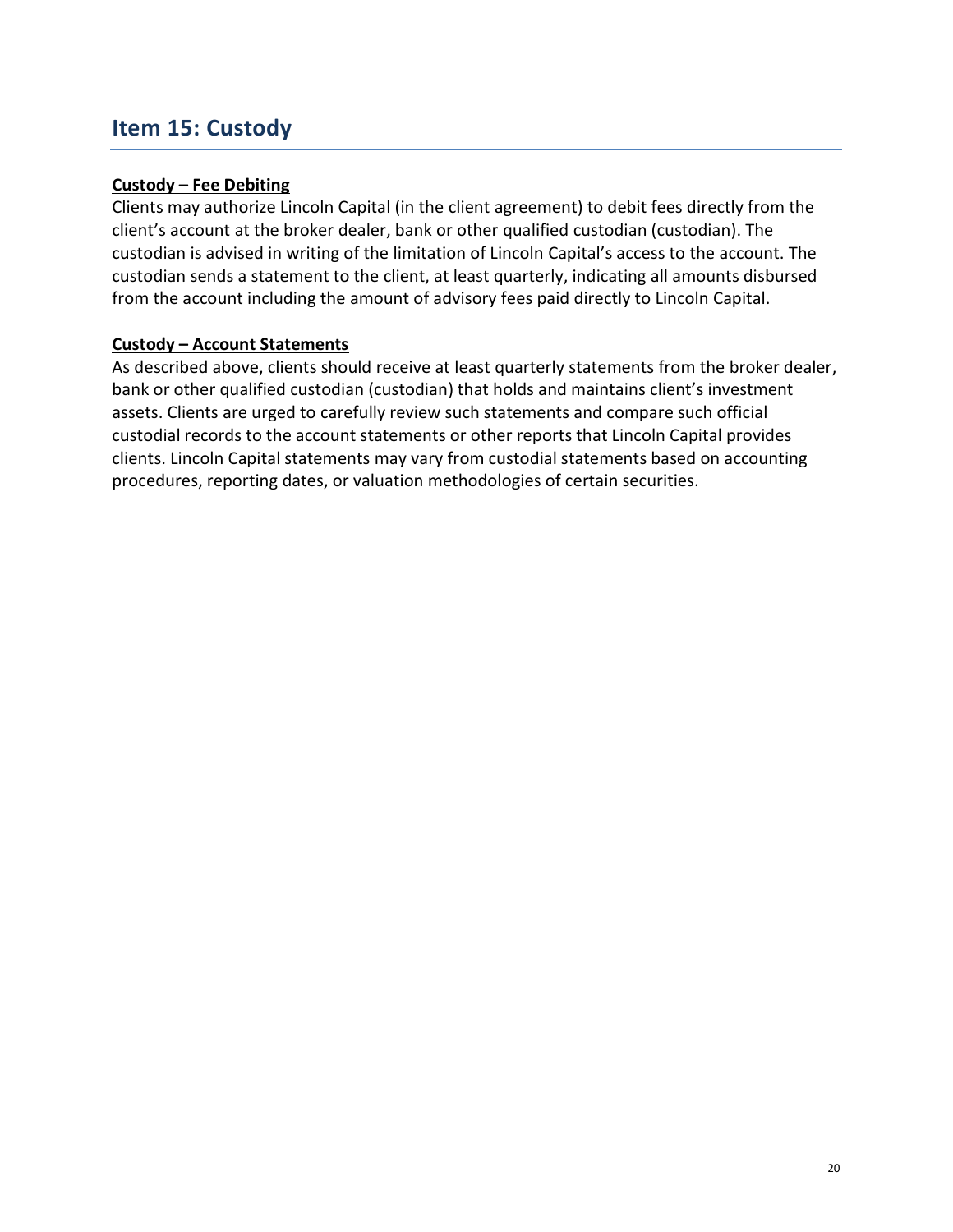### Item 16: Investment Discretion

Through the investment management agreement, Lincoln Capital accepts limited power of attorney to act on a discretionary basis on behalf of clients. A limited power of attorney allows Lincoln Capital to execute trades on behalf of clients.

When such limited powers exist between the Lincoln Capital and the client, Lincoln Capital has the authority to determine, without obtaining specific client consent, both the amount and type of securities to be bought to satisfy client account objectives. Additionally, Lincoln Capital may accept any reasonable limitation or restriction to such authority on the account placed by the client. All limitations and restrictions placed on accounts must be presented to Lincoln Capital in writing.

If Lincoln Capital has not been given discretionary authority, Lincoln Capital consults with the client prior to each trade.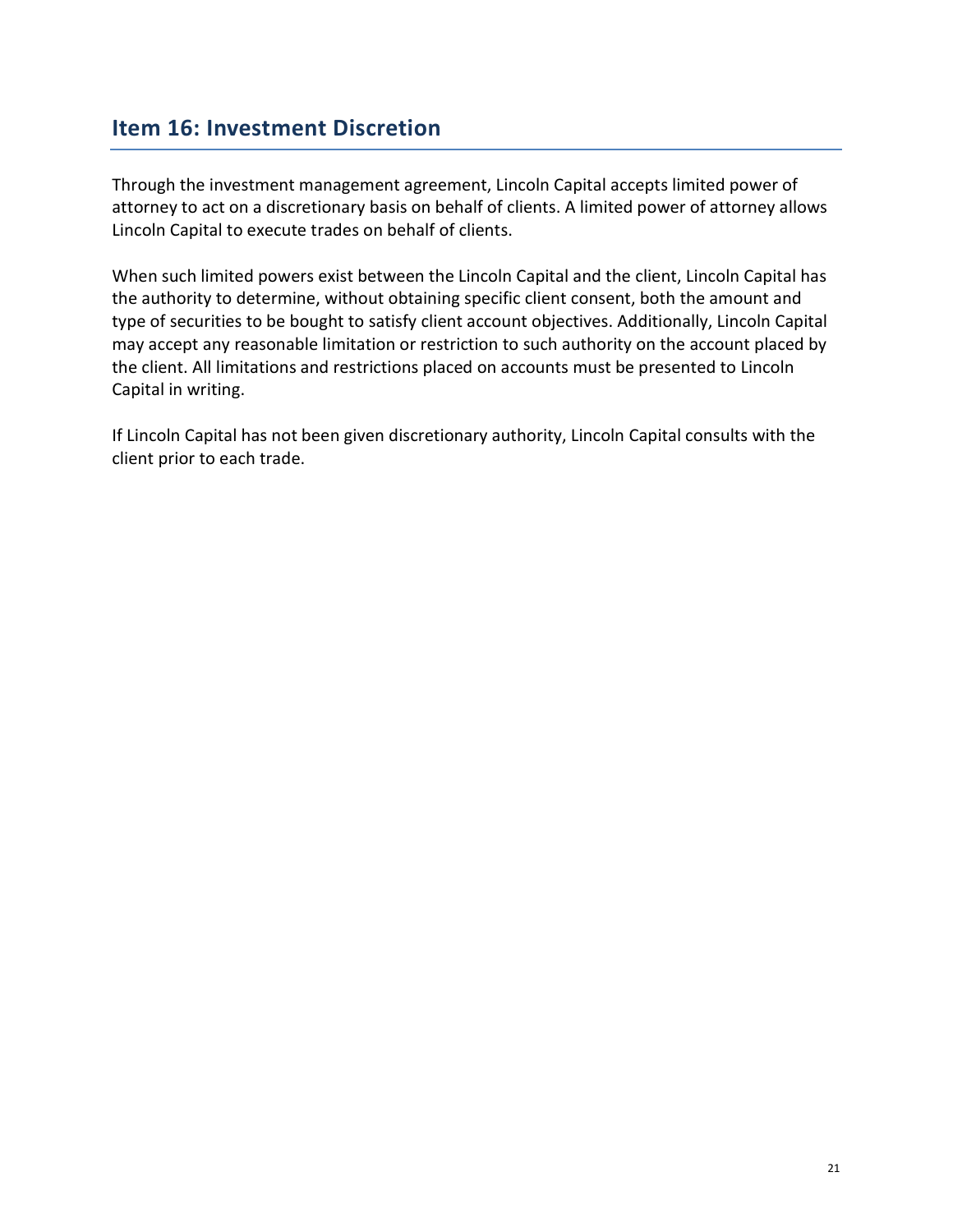## Item 17: Voting Client Securities

Lincoln Capital votes proxies for securities over which it maintains discretionary authority consistent with its proxy voting policy.

Lincoln Capital acts as a discretionary investment adviser for various clients, including clients governed by the Employee Retirement Income Security Act of 1974 (ERISA).

When the responsibility to vote proxies has been assigned to Lincoln Capital, the Firm's utmost concern is that all decisions be made solely in the best interest of the client (and for ERISA accounts, plan beneficiaries and participants, in accordance with the letter and spirit of ERISA). Lincoln Capital will act in a prudent and diligent manner intended to enhance the economic value of the assets of the client's portfolio.

Alex R. Albert, General Manager and Chief Compliance Officer, is ultimately responsible for ensuring that all proxies received by Lincoln Capital are voted in a timely manner and in a manner consistent with Lincoln Capital's determination of the client's best interests. Although many proxy proposals can be voted in accordance with Lincoln Capital's established guidelines, Lincoln Capital recognizes that some proposals require special consideration, which may dictate that Lincoln Capital makes an exception to the guidelines.

Clients may direct Lincoln Capital's vote; direction must be received in writing.

Clients may contact Alex R. Albert at (401) 454-3040 for information about Lincoln Capital's Proxy policies and information about how Lincoln Capital voted any proxies on behalf of their account(s).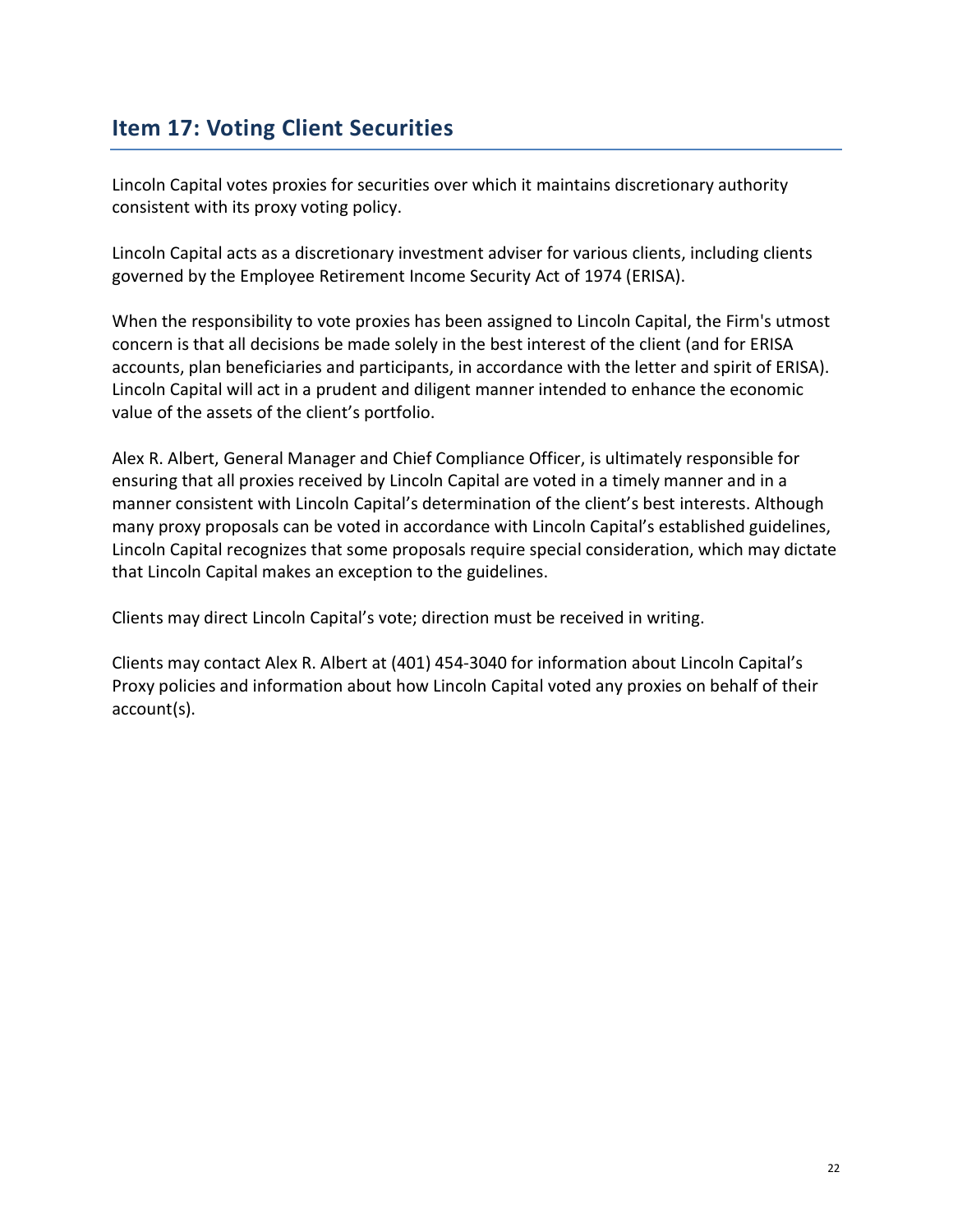## Item 18: Financial Information

Lincoln Capital has no financial commitment that impairs its ability to meet contractual and fiduciary commitments to clients and has not been the subject of a bankruptcy proceeding.

Lincoln Capital is not required to provide a balance sheet; Lincoln Capital does not require prepayment of fees of more than \$1,200 per client, and more than six months in advance.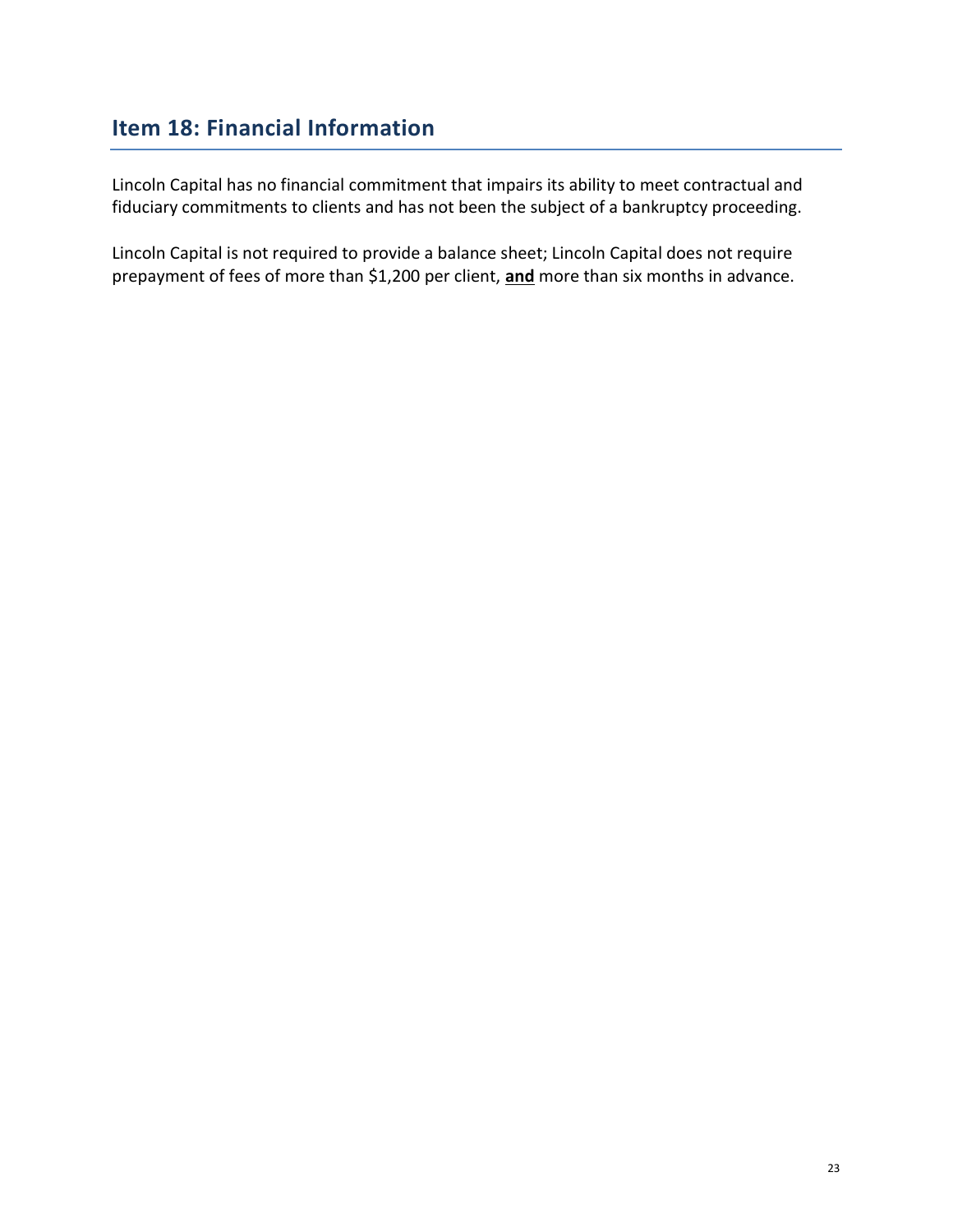### Form ADV Part 2B – Investment Adviser Brochure Supplement

# Lincoln Capital Corporation Form ADV Part 2B Investment Adviser Brochure Supplement

40 Westminster Street, Suite 202 Providence, RI 02903 (401) 454-3040 www.lincolncapitalcorp.com

#### Supervisor's Name: Alex R. Albert

Supervisor of: Brittany A. Moran Sean R. McGuirk Ronald E. Albert

#### April 2022

This Brochure Supplement provides information about the Firm's ("we", "us", "our") employees that supplements our Brochure. You should have received a copy of that Brochure. Please contact Alex R. Albert, General Manager and Chief Compliance Officer at (401) 454-3040 or info@lincolncapitalcorp.com if you did not receive our Brochure or if you have any questions about the contents of this Supplement.

Additional information about our employee(s) referenced above is also available on the SEC's website at www.adviserinfo.sec.gov. You may search this site using a unique identifying number, known as a CRD number for each employee.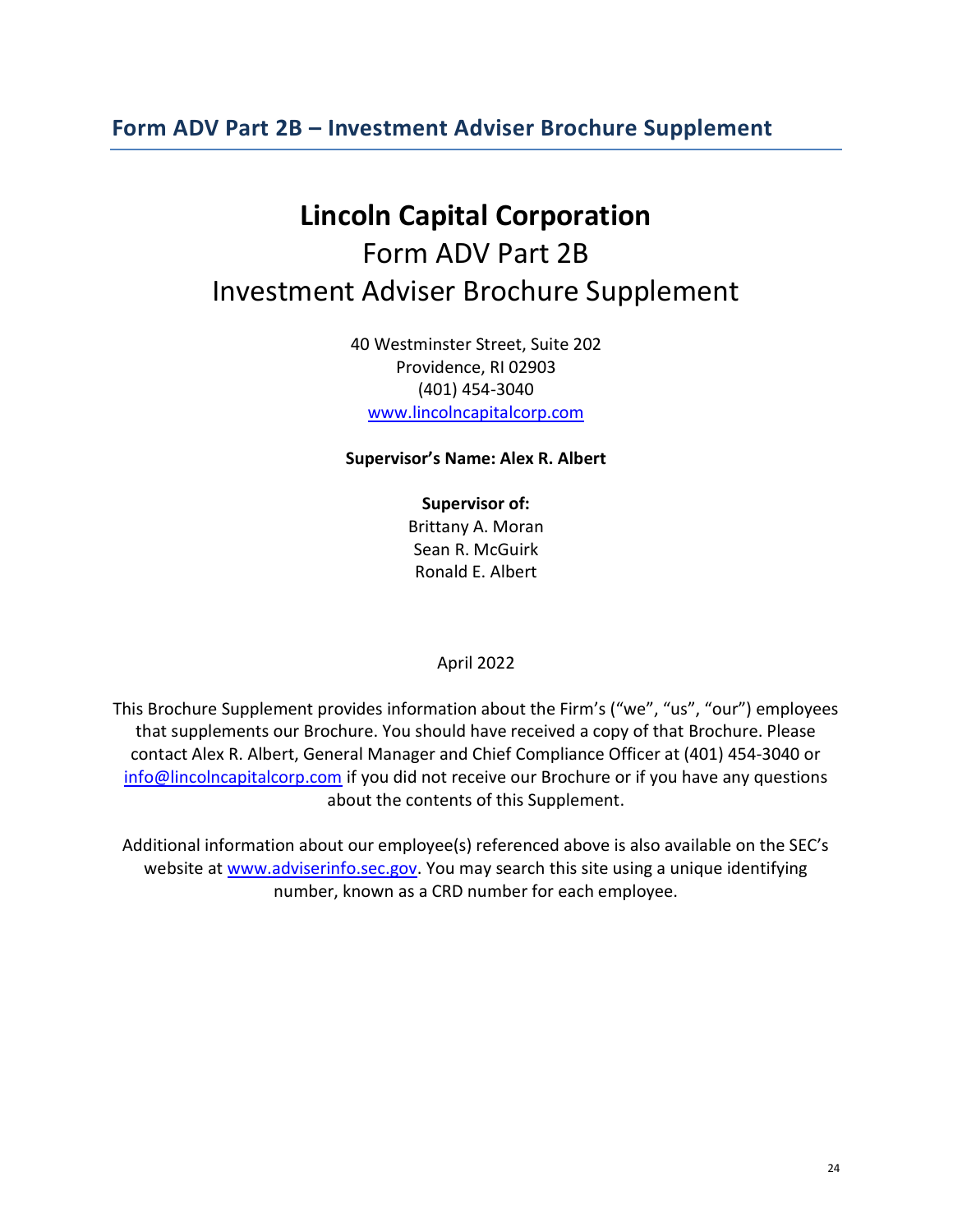## Item 2: Educational Background and Business Experience

#### Education and Business Background

Lincoln Capital requires that advisers in its employ have a bachelor's degree and further coursework demonstrating knowledge of the investment markets and related subjects. Examples of acceptable coursework include: an MBA, a CFP®, or a CFA designation. Additionally, advisers must have work experience that demonstrates their aptitude for financial planning and investment management.

| <b>Supervised Persons</b><br><b>Ronald E. Albert</b><br>CRD#: 827311                                                                                                 | <b>Born 1953</b> |
|----------------------------------------------------------------------------------------------------------------------------------------------------------------------|------------------|
| <b>Business Background:</b><br>Lincoln Capital Corporation<br>President and Investment Advisor Representative                                                        | 1991 to Present  |
| Dean Witter Reynolds<br>Vice President, Branch Manager                                                                                                               | 1985 to 1991     |
| <b>Formal Education after High School:</b><br><b>Bryant College</b><br>Master of Science in Taxation<br>University of Rhode Island<br>Bachelor of Arts in Psychology |                  |
| <b>Professional Designations:</b>                                                                                                                                    |                  |

Certified Financial Planner™ (CFP®)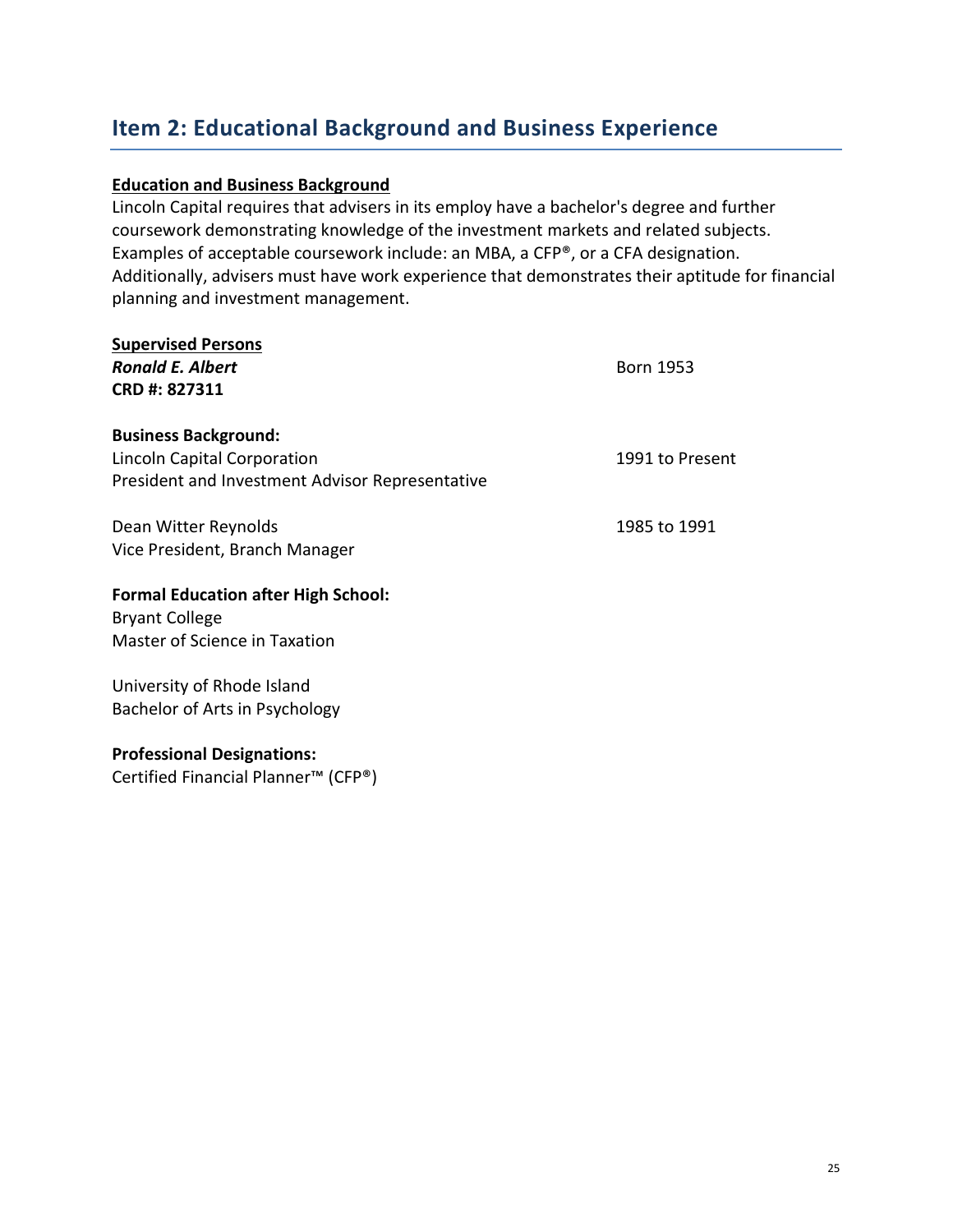| <b>Brittany A. Moran</b><br>CRD #: 4987748                                                                                               | <b>Born 1984</b> |
|------------------------------------------------------------------------------------------------------------------------------------------|------------------|
| <b>Business Background:</b><br>Lincoln Capital Corporation<br>Vice President, Financial Advisor<br>and Investment Advisor Representative | 2011 to Present  |
| Bank of America, NA / Merrill Lynch<br><b>Financial Advisor</b>                                                                          | 2009 to 2011     |
| Merrill Lynch, Pierce, Fenner & Smith Incorporated<br><b>Financial Advisor</b>                                                           | 2006 to 2009     |
| <b>Formal Education after High School:</b><br>Northeastern University<br>Master of Science in Finance                                    |                  |
| George Washington University<br>Bachelor of Science in Finance                                                                           |                  |
| <b>Professional Designations:</b>                                                                                                        |                  |

Certified Financial Planner™ (CFP®)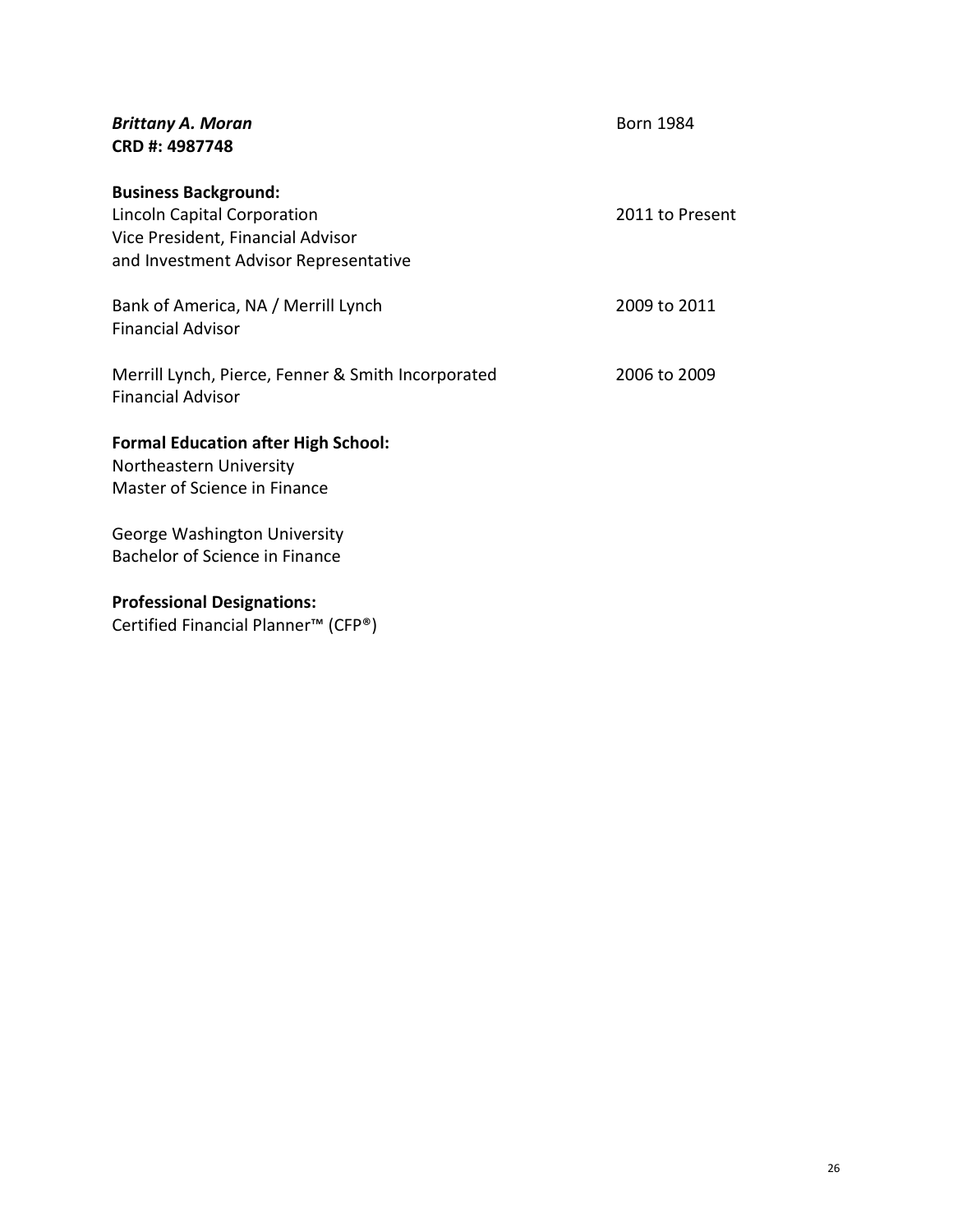**Sean R. McGuirk Born 1987** CRD #: 6580971

#### Business Background:

Lincoln Capital Corporation 2015 to Present Chief Investment Officer

Amica Mutual Insurance Company 2010 to 2015 Investment Officer

#### Formal Education after High School:

Bentley University Bachelor of Science in Finance

#### Professional Designations:

Chartered Financial Analyst (CFA)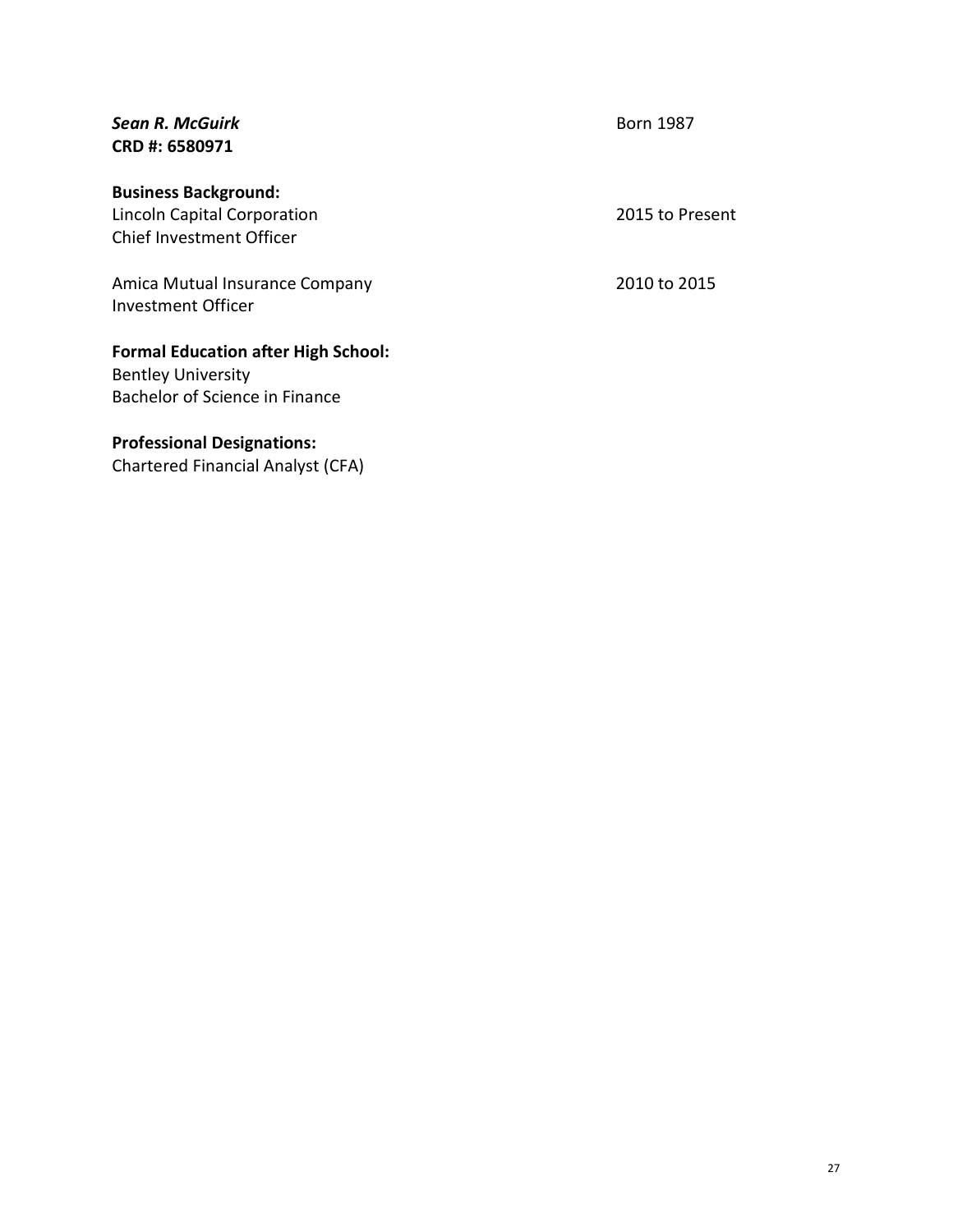| Alex R. Albert<br>CRD #: 5674354                                                                                                                              | <b>Born 1986</b> |
|---------------------------------------------------------------------------------------------------------------------------------------------------------------|------------------|
| <b>Business Background:</b><br>Lincoln Capital Corporation<br>Treasurer, Financial Advisor, Chief Compliance Officer<br>and Investment Advisor Representative | 2015 to Present  |
| <b>Citizens Financial Group</b><br><b>Internal Auditor</b>                                                                                                    | 2012 to 2015     |
| <b>TD Bank</b><br>Teller                                                                                                                                      | 2011 to 2012     |
| <b>Formal Education after High School:</b><br>University of Rhode Island<br>Bachelor of Arts in Psychology                                                    |                  |
| Busfassicus I Besteusti                                                                                                                                       |                  |

Professional Designations: Certified Financial Planner™ (CFP®)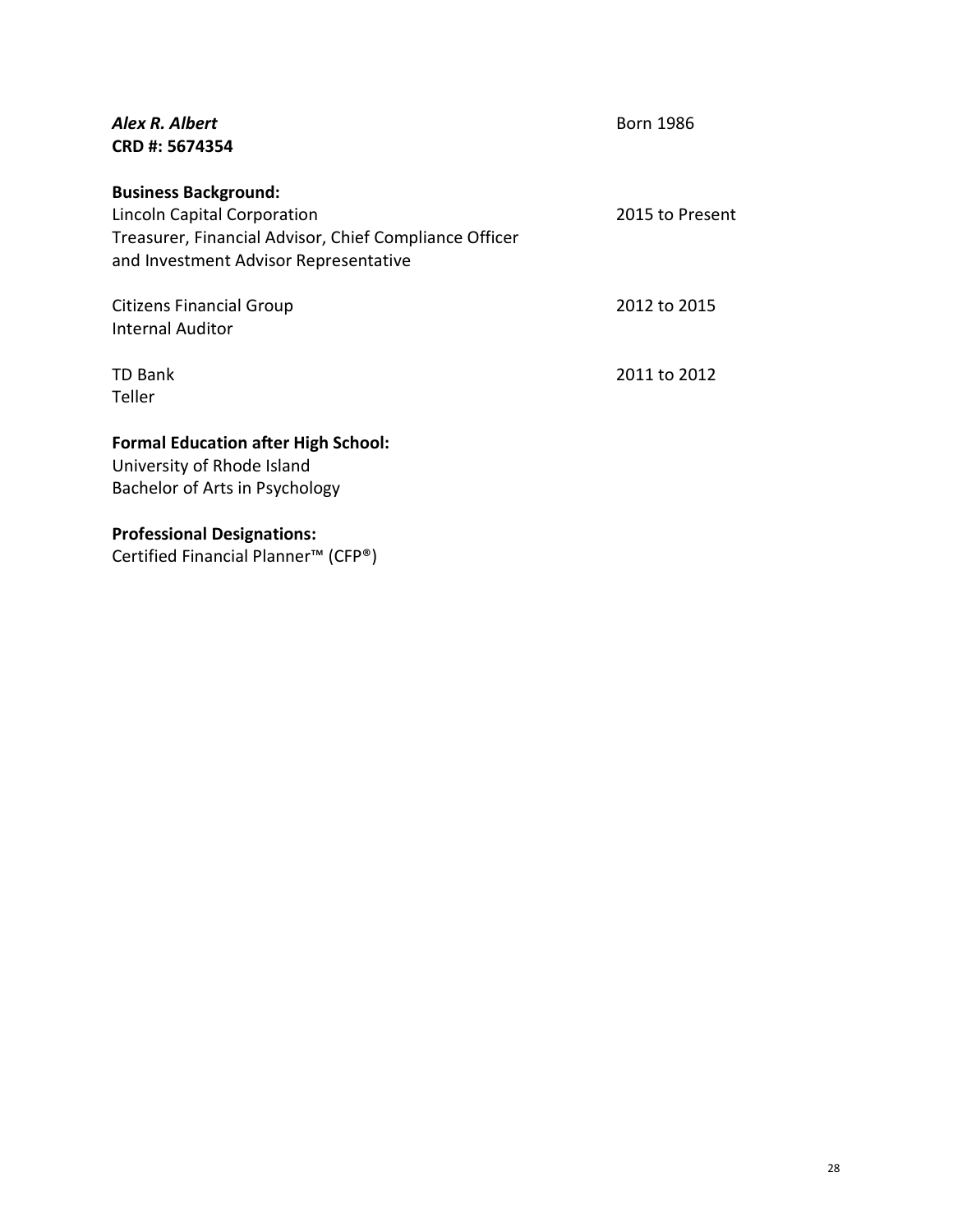#### Professional Certifications

Our Supervised Persons maintain professional designations, which require one of the following minimum requirements:

| Certified Financial Planner <sup>™</sup> (CFP <sup>®</sup> ) |                                                                                                                                                                                                                                                                       |  |
|--------------------------------------------------------------|-----------------------------------------------------------------------------------------------------------------------------------------------------------------------------------------------------------------------------------------------------------------------|--|
| <b>Issued By</b>                                             | Certified Financial Planner Board of Standards, Inc.                                                                                                                                                                                                                  |  |
| <b>Prerequisites</b>                                         | Candidate must meet the following requirements:<br>A bachelor's degree (or higher) from an accredited college or<br>$\bullet$<br>university, and<br>3 years of full-time personal financial planning experience                                                       |  |
| <b>Education</b><br><b>Requirements</b>                      | Candidate must complete a CFP®-board registered program, or hold<br>one of the following:<br><b>CPA</b><br><b>ChFC</b><br>Chartered Life Underwriter (CLU)<br><b>CFA</b><br>Ph.D. in business or economics<br>Doctor of Business Administration<br>Attorney's License |  |
| <b>Exam Type</b>                                             | CFP <sup>®</sup> Certification Examination                                                                                                                                                                                                                            |  |
| <b>Continuing Education</b><br><b>Requirements</b>           | 30 hours every 2 years                                                                                                                                                                                                                                                |  |
|                                                              | <b>Chartered Financial Analyst (CFA)</b>                                                                                                                                                                                                                              |  |
| <b>Issued By</b>                                             | <b>CFA Institute</b>                                                                                                                                                                                                                                                  |  |
| <b>Prerequisites</b>                                         | Undergraduate degree and 4 years of professional<br>$\bullet$<br>experience involving investment decision-making, or<br>4 years qualified work experience (full time, but not<br>$\bullet$<br>necessarily investment related)                                         |  |
| E al 19                                                      | Candidate must complete the following:                                                                                                                                                                                                                                |  |

| <b>Education</b><br><b>Requirements</b>            | Candidate must complete the following:<br>Self-study program (250 hours of study for each of the 3<br>levels) |
|----------------------------------------------------|---------------------------------------------------------------------------------------------------------------|
| Exam Type                                          | 3 course exams                                                                                                |
| <b>Continuing Education</b><br><b>Requirements</b> | None                                                                                                          |